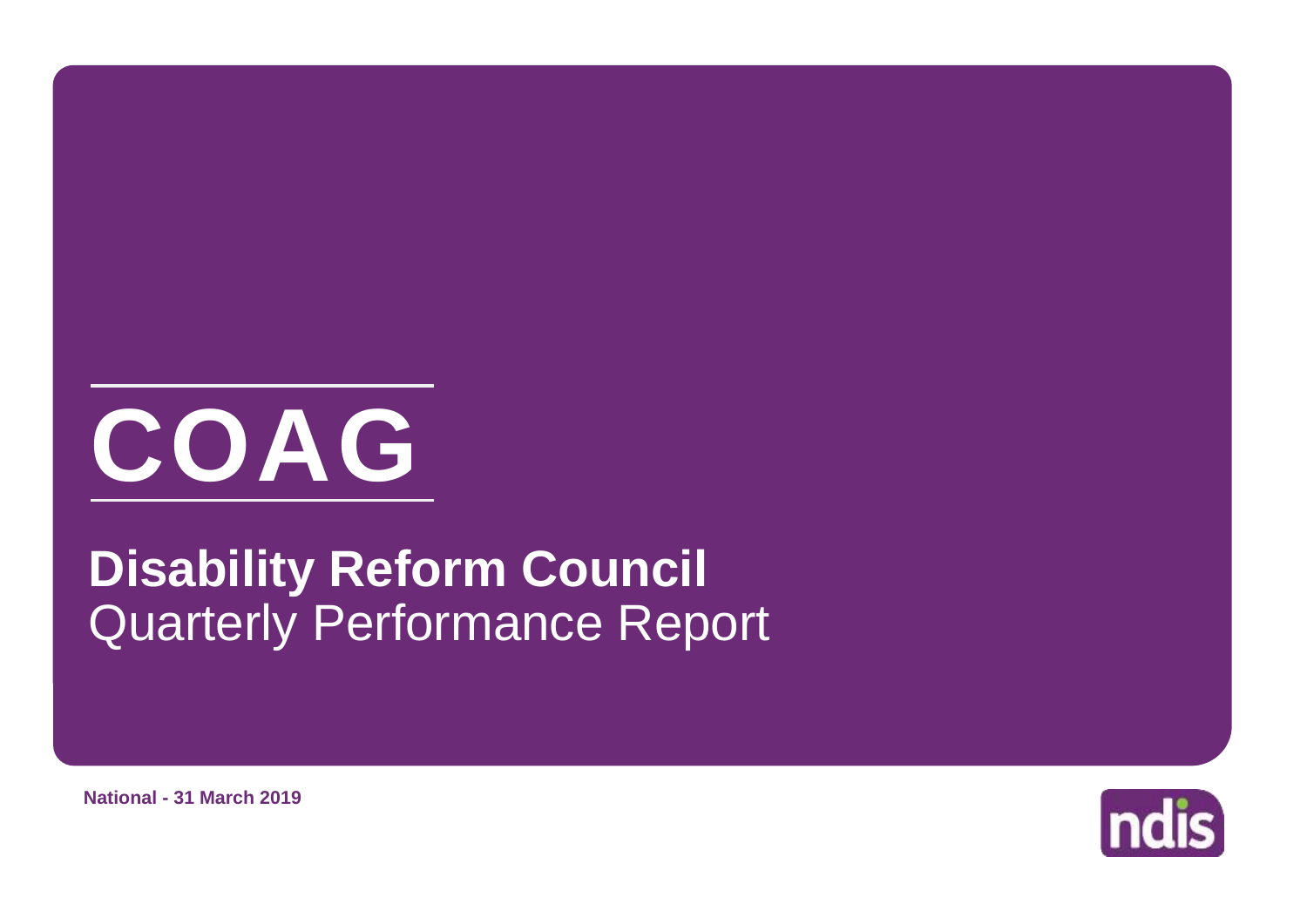

#### **Overview**

**This report is a summary of the performance and operations of the NDIA for Quarter 3 of 2018-19 (01 January 2019 - 31 March 2019).**

**It is the eleventh quarterly report during the NDIS Transition period, which commenced on 1 July 2016.** 

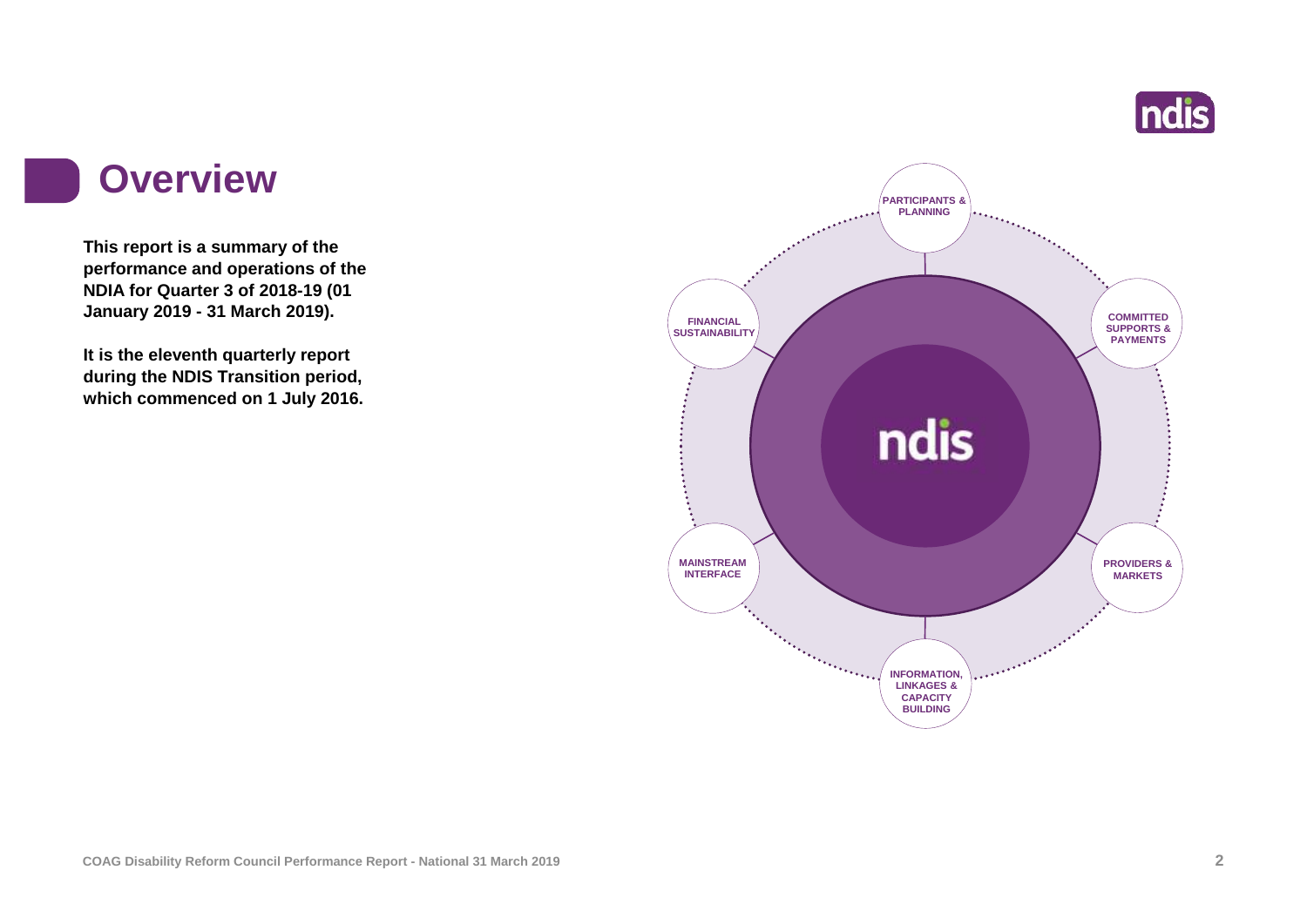

| <b>Summary</b>                                                                                                                                                                                                                                                                                                                                                                                                                                                                                                                                                                                                                                                                                                                                  |                                                                                                                                                                                                                                                                                                                                                                                                                                                                                                                                                                                                                                                                                                                                                                                                                                                                          |                                                                                                                                                                                                                                                                                                                                                                                                                                                                                                                                                                                                                       |                                                                                                                                                                                                                                                                                                                                                                                                                                                                                                                                                                                                                                                                                                                                                                                                                                                                                                                                                                                                                                                                                                                                                                                                                                                                         |                                                                                                       |                                                                                                                                                                                                                                                                                                                                                                                                                                                                                                                                                                                                                                                                                                                                                                                                                                                                                                                                                       |  |
|-------------------------------------------------------------------------------------------------------------------------------------------------------------------------------------------------------------------------------------------------------------------------------------------------------------------------------------------------------------------------------------------------------------------------------------------------------------------------------------------------------------------------------------------------------------------------------------------------------------------------------------------------------------------------------------------------------------------------------------------------|--------------------------------------------------------------------------------------------------------------------------------------------------------------------------------------------------------------------------------------------------------------------------------------------------------------------------------------------------------------------------------------------------------------------------------------------------------------------------------------------------------------------------------------------------------------------------------------------------------------------------------------------------------------------------------------------------------------------------------------------------------------------------------------------------------------------------------------------------------------------------|-----------------------------------------------------------------------------------------------------------------------------------------------------------------------------------------------------------------------------------------------------------------------------------------------------------------------------------------------------------------------------------------------------------------------------------------------------------------------------------------------------------------------------------------------------------------------------------------------------------------------|-------------------------------------------------------------------------------------------------------------------------------------------------------------------------------------------------------------------------------------------------------------------------------------------------------------------------------------------------------------------------------------------------------------------------------------------------------------------------------------------------------------------------------------------------------------------------------------------------------------------------------------------------------------------------------------------------------------------------------------------------------------------------------------------------------------------------------------------------------------------------------------------------------------------------------------------------------------------------------------------------------------------------------------------------------------------------------------------------------------------------------------------------------------------------------------------------------------------------------------------------------------------------|-------------------------------------------------------------------------------------------------------|-------------------------------------------------------------------------------------------------------------------------------------------------------------------------------------------------------------------------------------------------------------------------------------------------------------------------------------------------------------------------------------------------------------------------------------------------------------------------------------------------------------------------------------------------------------------------------------------------------------------------------------------------------------------------------------------------------------------------------------------------------------------------------------------------------------------------------------------------------------------------------------------------------------------------------------------------------|--|
| <b>Participants and</b><br><b>Planning</b>                                                                                                                                                                                                                                                                                                                                                                                                                                                                                                                                                                                                                                                                                                      | <b>Committed Supports</b><br>and Payments                                                                                                                                                                                                                                                                                                                                                                                                                                                                                                                                                                                                                                                                                                                                                                                                                                | <b>Providers and</b><br><b>Markets</b>                                                                                                                                                                                                                                                                                                                                                                                                                                                                                                                                                                                | <b>Information, Linkages</b><br>and Capacity Building                                                                                                                                                                                                                                                                                                                                                                                                                                                                                                                                                                                                                                                                                                                                                                                                                                                                                                                                                                                                                                                                                                                                                                                                                   | <b>Mainstream</b><br><b>Interface</b>                                                                 | <b>Financial</b><br><b>Sustainability</b>                                                                                                                                                                                                                                                                                                                                                                                                                                                                                                                                                                                                                                                                                                                                                                                                                                                                                                             |  |
| An additional 32,486<br>participants with plans this<br>quarter.<br>The Agency has achieved<br>102% of the 2018-19 year to<br>date operational target for<br>new plan approvals.<br>At 31 March 2019, plans<br>approved and ECEI referrals<br>represent:<br>• 67% of year to date bilateral<br>estimate met<br>(1 July 2018 - 31 March 2019)<br>• 73% of transition to date<br>bilateral estimate met<br>(1 July 2016 - 31 March 2019)<br>• 75% of scheme to date<br>bilateral estimate met<br>(1 July 2013 - 31 March 2019)<br><b>Participant satisfaction has</b><br>increased in the quarter, with<br>88% of participants surveyed<br>rating their satisfaction with<br>the Agency's planning<br>process as either 'Good' or<br>'Very Good'. | \$14.9 billion has been paid<br>to providers and<br>participants:<br>• \$85.8m in 2013-14,<br>• \$370.9m in 2014-15,<br>• \$704.0m in 2015-16,<br>$\cdot$ \$2,179.1m in 2016-17,<br>$\cdot$ \$5,345.4m in 2017-18,<br>• \$6,195.4m in 2018-19 to<br>date.<br>Overall.<br>• 65% of committed<br>supports were utilised in<br>2013-14.<br>• 75% in 2014-15.<br>• 75% in 2015-16.<br>• 67% in 2016-17,<br>$\cdot$ 69% in 2017-18.<br>The 2018-19 experience is<br>still emerging.<br>The lower proportion of<br>utilisation in<br>2016-17 and 2017-18<br>reflects the increased<br>amount of participants who<br>received their first plans in<br>these years. Participants<br>tend to utilise less of their<br>first plan, compared with<br>their second and<br>subsequent plans, as it<br>takes time to familiarise<br>with the NDIS and decide<br>which supports to use. | There were 20,208<br>registered providers at<br>31 March 2019,<br>representing a 6%<br>increase for the quarter.<br>57% of registered<br>providers were active at<br>31 March 2019.<br>45% of registered<br>providers are<br>individuals/sole traders.<br>25% of registered<br>providers are receiving<br>80-90% of payments<br>made by the NDIA.<br><b>Note: The new NDIS</b><br><b>Quality and Safeguards</b><br><b>Commission (NQSC)</b><br>has been established to<br>regulate providers in<br>NSW and SA from 1<br>July 2018, and other<br>jurisdictions are due to<br>be incorporated from<br><b>July 2019.</b> | The Information, Linkages and<br>Capacity Building (ILC) policy is a<br>commitment made by the NDIA to<br>connect people with disability to their<br>community.<br>The NDIA introduced the 'ILC<br><b>Strategy Towards 2022' in December</b><br>2018, which will quide investment of<br>almost \$400 million in ILC funds from<br>2019-20 to 2021-22.<br>To date, the NDIA has allocated 222<br>grants totalling \$85.9 million<br>(excluding GST) to organisations<br>across Australia to deliver a wide<br>range of ILC initiatives.<br>In addition to this, the NDIA has<br>recently announced that 114 Disabled<br><b>Peoples Organisations and Families</b><br>Organisations (DPFOs) will share in<br>\$13.8 million in grants, including 13<br>organisations led by Aboriginal and<br>Torres Strait Islander, Culturally and<br><b>Linguistically Diverse (CALD) or</b><br><b>LGBTI communities, which will</b><br>benefit from \$1.6 million in grants.<br>The ILC Economic Participation of<br>People with Disability grant round<br>2019-20 opened on 15 February 2019.<br>The goal of this grant round is to<br>build the capacity of businesses and<br>organisations to employ people with<br>disability through community<br>engagement, improved resources | 92% of active<br>participants with a<br>plan approved in<br>2018-19 Q3 access<br>mainstream services. | The NDIS has been within<br>budget each year of its<br>operation. The NDIS remains<br>within budget in the third<br>quarter of 2018-19 and is<br>projected to remain within<br>budget for the whole financial<br>year.<br>The primary drivers of costs<br>to the NDIS include the<br>number of participants, the<br>amount of support allocated<br>to each plan, how that<br>allocated amount will change<br>over time, the utilisation of<br>individual supports, and the<br>rate at which participants exit<br>the Scheme. The current<br>primary financial pressures<br>relate to:<br>• Scheme access and on-<br>going eligibility<br>• Participants costs<br><b>Specific management</b><br>responses include:<br>independent assessment<br>pilot, participant pathway<br>review, reference package<br>and guided planning process,<br>improved decision making for<br>supported independent living<br>and specialist disability<br>accommodation. |  |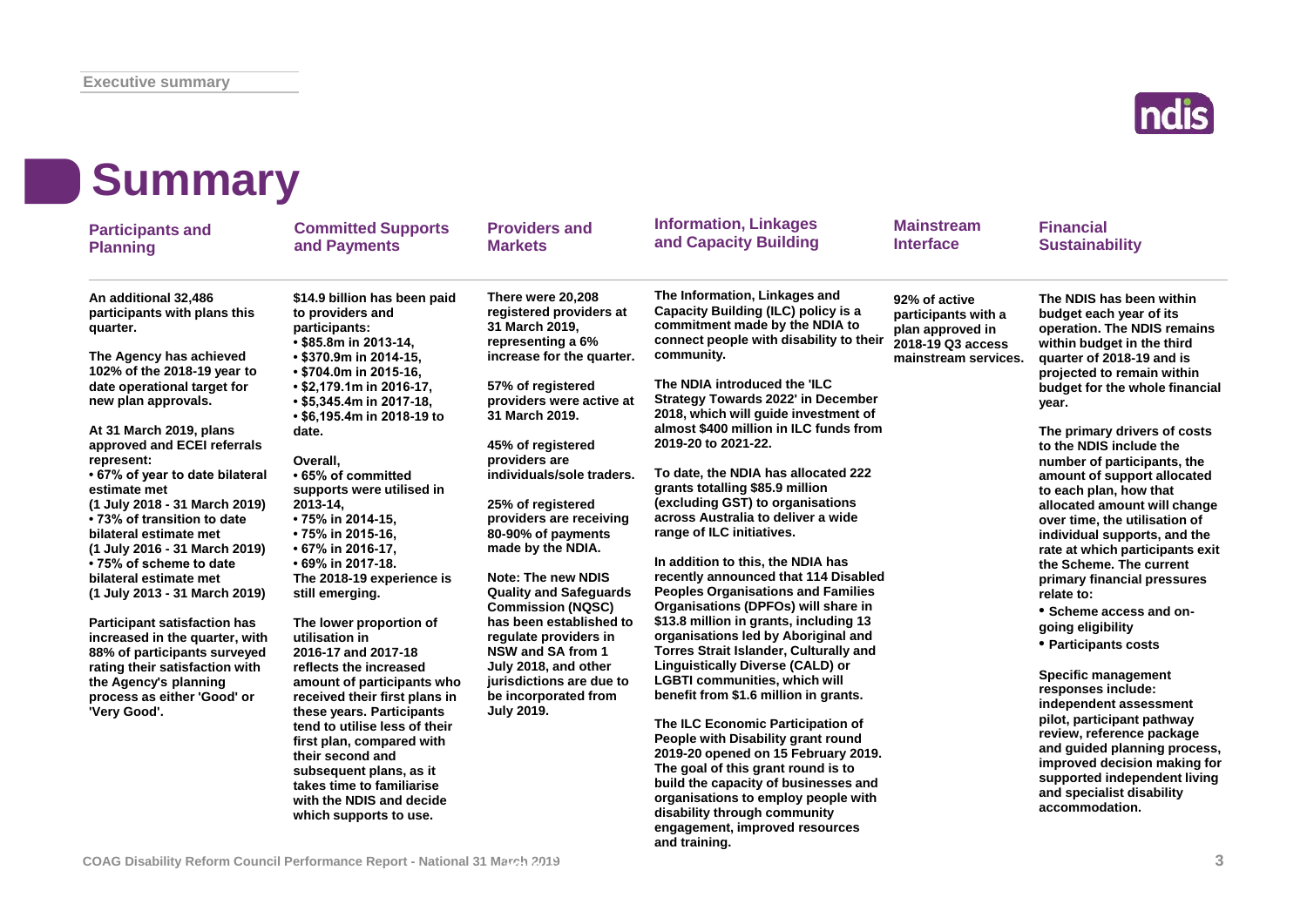# **Participants and Planning**

As the transition phase to full scheme continues, the NDIS nationally continues to grow with 32,486 additional participants with approved plans this quarter.

In total, over 277,000 participants have now been supported by the NDIS, with close to one third of participants receiving support for the first time.



**National - 31 March 2019**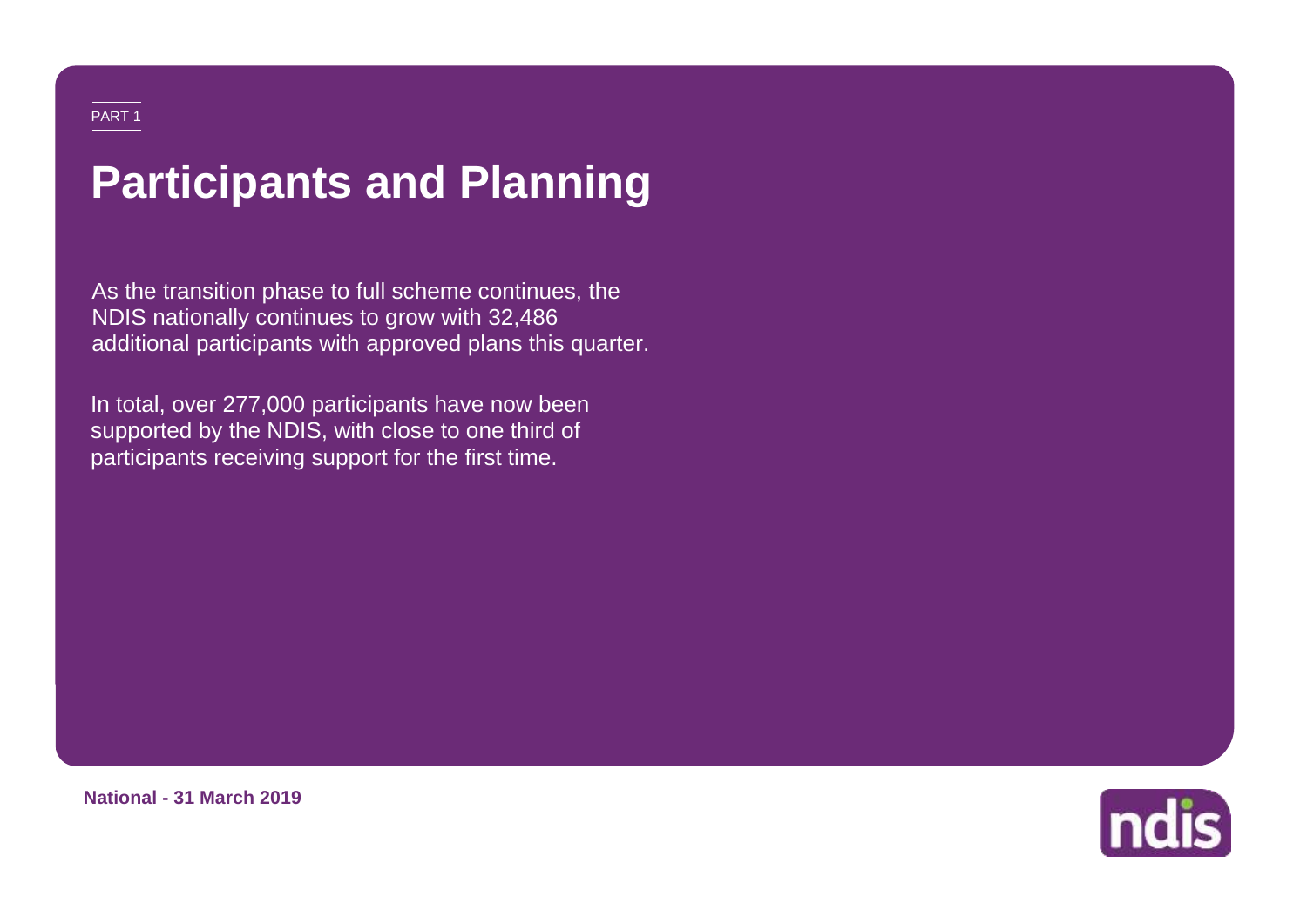### ndis

## **Summary**

**The NDIS is transitioning to full-scheme according to phasing schedules bilaterally agreed by State/Territory and Commonwealth governments.**

| 277,155                                                                                                                                           | 32,486                                                                                                                                                                          | 11,504                                                                                                                                                                                            | 85,489                                                           |
|---------------------------------------------------------------------------------------------------------------------------------------------------|---------------------------------------------------------------------------------------------------------------------------------------------------------------------------------|---------------------------------------------------------------------------------------------------------------------------------------------------------------------------------------------------|------------------------------------------------------------------|
| <b>PARTICIPANTS ARE</b><br><b>NOW BEING</b><br><b>SUPPORTED BY THE</b><br><b>NDIS, INCLUDING</b><br><b>CHILDREN IN THE</b><br><b>ECEI PROGRAM</b> | <b>INITIAL PLANS APPROVED</b><br>IN 2018-19 Q3, EXCLUDING<br><b>CHILDREN IN THE ECEI</b><br><b>PROGRAM</b><br>(REPRESENTING 14%<br><b>GROWTH SINCE LAST</b><br><b>QUARTER</b> ) | <b>CHILDREN ARE BEING</b><br><b>SUPPORTED IN THE</b><br><b>ECEI PROGRAM, WITH</b><br>5,304 ADDITIONAL<br><b>REFERRALS TO THE</b><br><b>ECEI GATEWAY</b><br>CONFIRMED IN 2018-19<br>Q <sub>3</sub> | PEOPLE ARE NOW<br><b>RECEIVING SUPPORT</b><br>FOR THE FIRST TIME |
| 102%                                                                                                                                              | 75%                                                                                                                                                                             | 67%                                                                                                                                                                                               |                                                                  |
| OF YEAR TO DATE<br><b>OPERATIONAL</b>                                                                                                             | OF SCHEME TO DATE<br><b>BILATERAL ESTIMATE</b>                                                                                                                                  | OF YEAR TO DATE                                                                                                                                                                                   | <b>BILATERAL ESTIMATE</b>                                        |
| <b>TARGET MET</b><br>(1 JULY 2018 - 31                                                                                                            | <b>MET</b><br>(1 JULY 2013 - 31                                                                                                                                                 | <b>MET</b><br>(1 JULY 2018 - 31                                                                                                                                                                   |                                                                  |
| MARCH 2019)*                                                                                                                                      | <b>MARCH 2019)</b>                                                                                                                                                              | <b>MARCH 2019)</b>                                                                                                                                                                                |                                                                  |

\*Note: The operational target is based on actionable records, which are the records of participants who the NDIA have been able to contact based on the information provided, and who have 'access met' or 'in progress' status.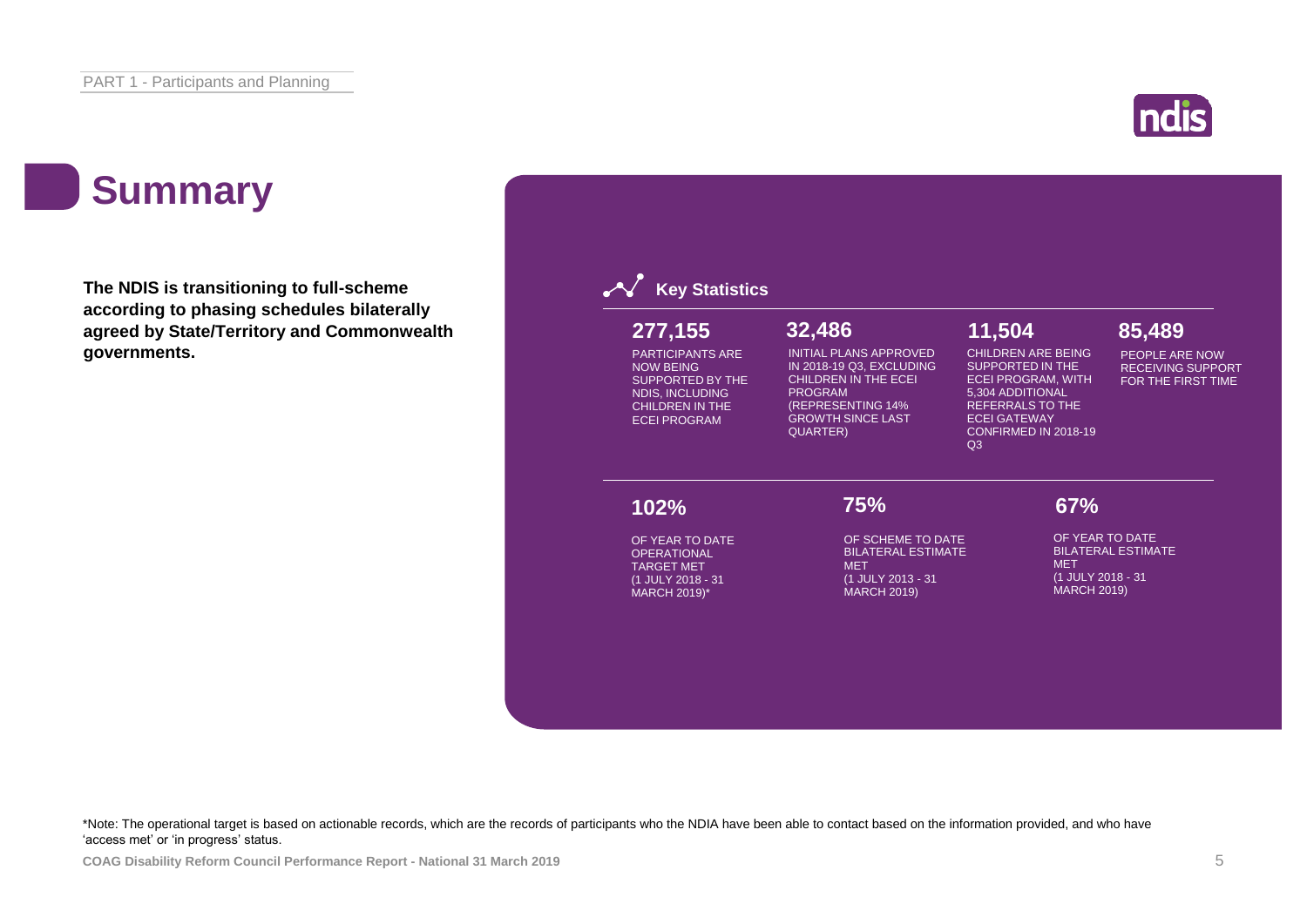

### **Quarterly Intake**

#### **2018-19 Q3**

**Of the 19,214 participants deemed 'eligible' this quarter 37% entered from an existing State/Territory program.**

**Of the 32,486 plan approvals this quarter, 54% had transitioned from an existing State/Territory program, 84% entered with a permanent disability and 3,172 were previously confirmed as ECEI at 31 December 2018.**

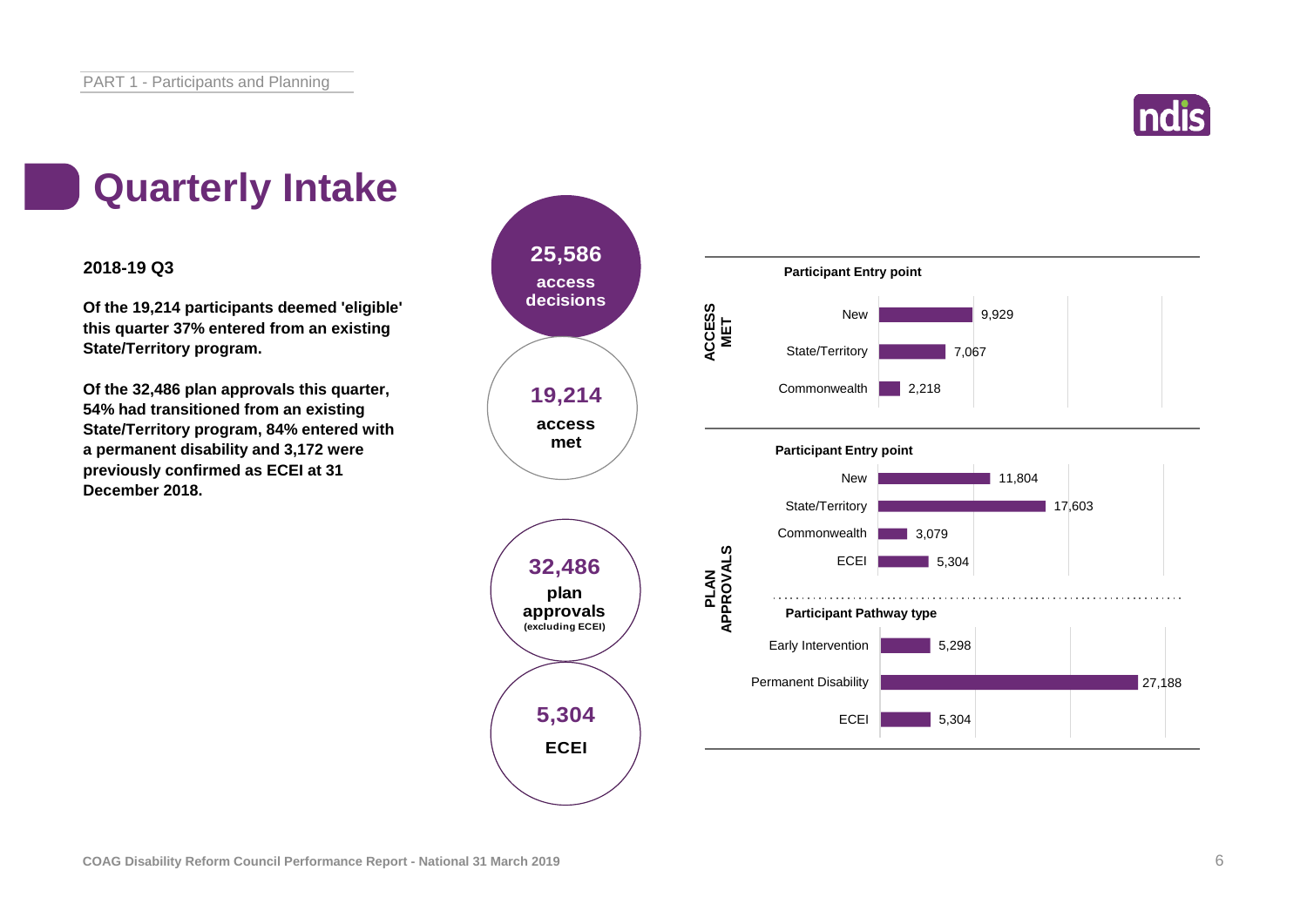## **Quarterly Intake Detail**

**233,165 at the end of 2018-19 Q2 to 265,651 by the end of 2018-19 Q3, an increase of 32,486 approvals.**

**At the end of the quarter, 11,504 children are being supported in the ECEI gateway. Of these, 6,200 were previously confirmed as ECEI at 31 December 2018 and an additional 5,304 children entered the gateway this quarter.**

**Overall, 6,580 participants with approved plans have exited the Scheme, resulting in 270,575 active participants (including ECEI) as at 31 March 2019.**

There were 51,924 plan reviews this quarter. This figure relates to all participants who have entered the scheme.





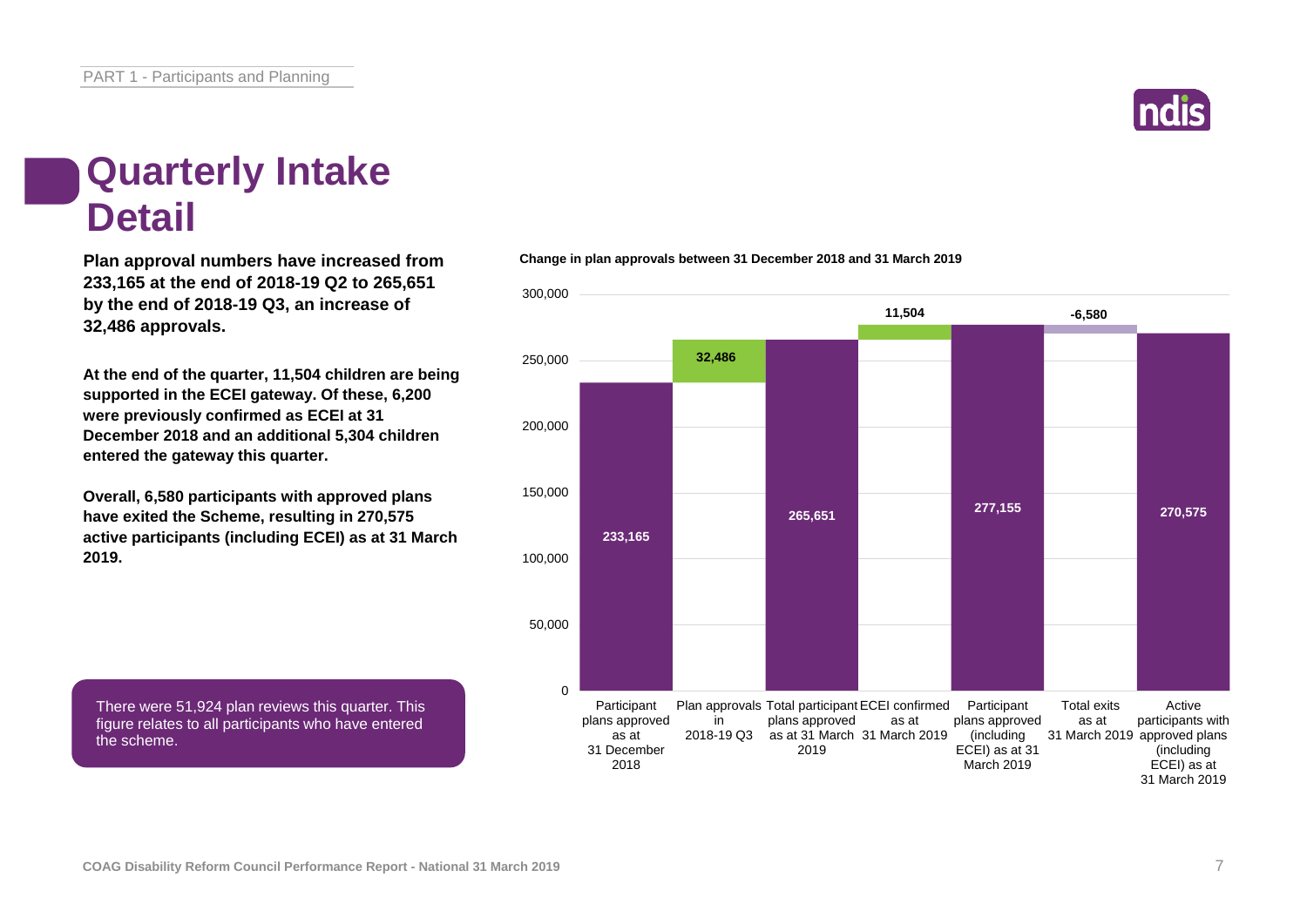#### **Cumulative Position**

**At the end of 2018-19 Q3, the cumulative total number of participants receiving support was 277,155 (including 11,504 children supported through the ECEI gateway). Of these, 154,420 transitioned from an existing State/Territory program, 25,742 transitioned from an existing Commonwealth program and 85,489 participants are now receiving support for the first time.**

**Overall, since 1 July 2013, there have been 353,160 people with access decisions.**

> Cumulative position reporting is inclusive of trial participants for the reported period and represents participants who have or have ever had an approved plan.

**Cumulative plan approvals compared with bilateral estimate**





#### **102%**

of operational target met (1 July 2018 - 31 March 2019)

#### **75%**

of scheme to date bilateral estimate met (1 July 2013 - 31 March 2019)

#### **67%**

of year to date bilateral estimate met (1 July 2018 - 31 March 2019)

#### **265,651**

plan approvals to date; 277,155 including 11,504 ECEI confirmed

#### **Plan approvals by participant referral pathway**

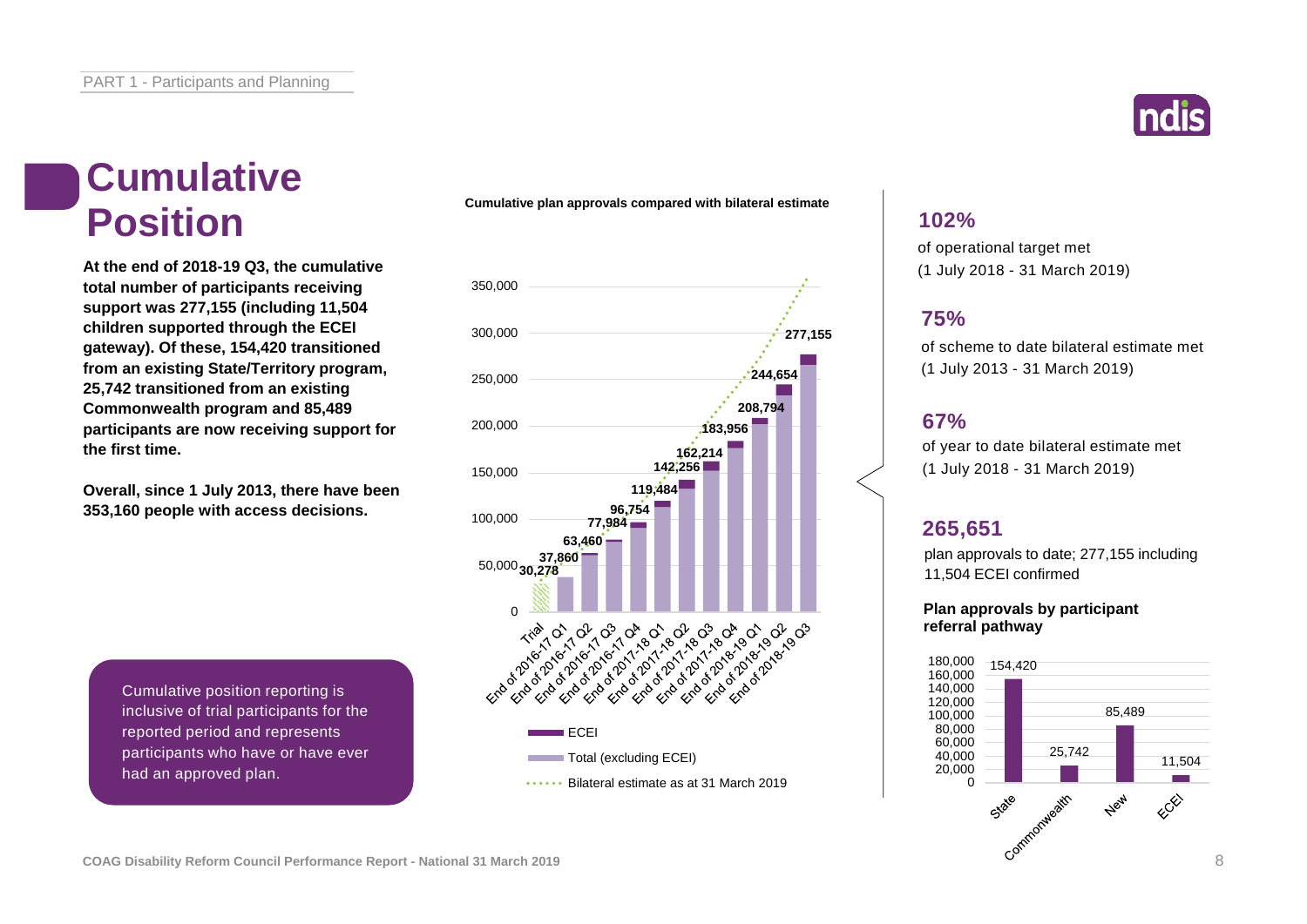

## **Participant Profiles: Age Group**

**These bar charts show the demographic profile of active participants with a plan approved in 2018-19 Q3, compared with plan approvals at 31 December 2018, by age group.**

**Approximately 20% of participants entering in this quarter are aged 0 to 6 years, compared to 12% in prior quarters.**

**Active participants with a plan approved in the quarter of 2018-19 Q3 by age group**



**% of active participants with a plan approved by age group**



■% of active participants with a plan approved in prior quarters ■% of active participants with a plan approved in 2018-19 Q3

Note: The age eligibility requirements for the NDIS are based on the age as at the access request date. Participants with their initial plan approved aged 65+ have turned 65 since their access request was received.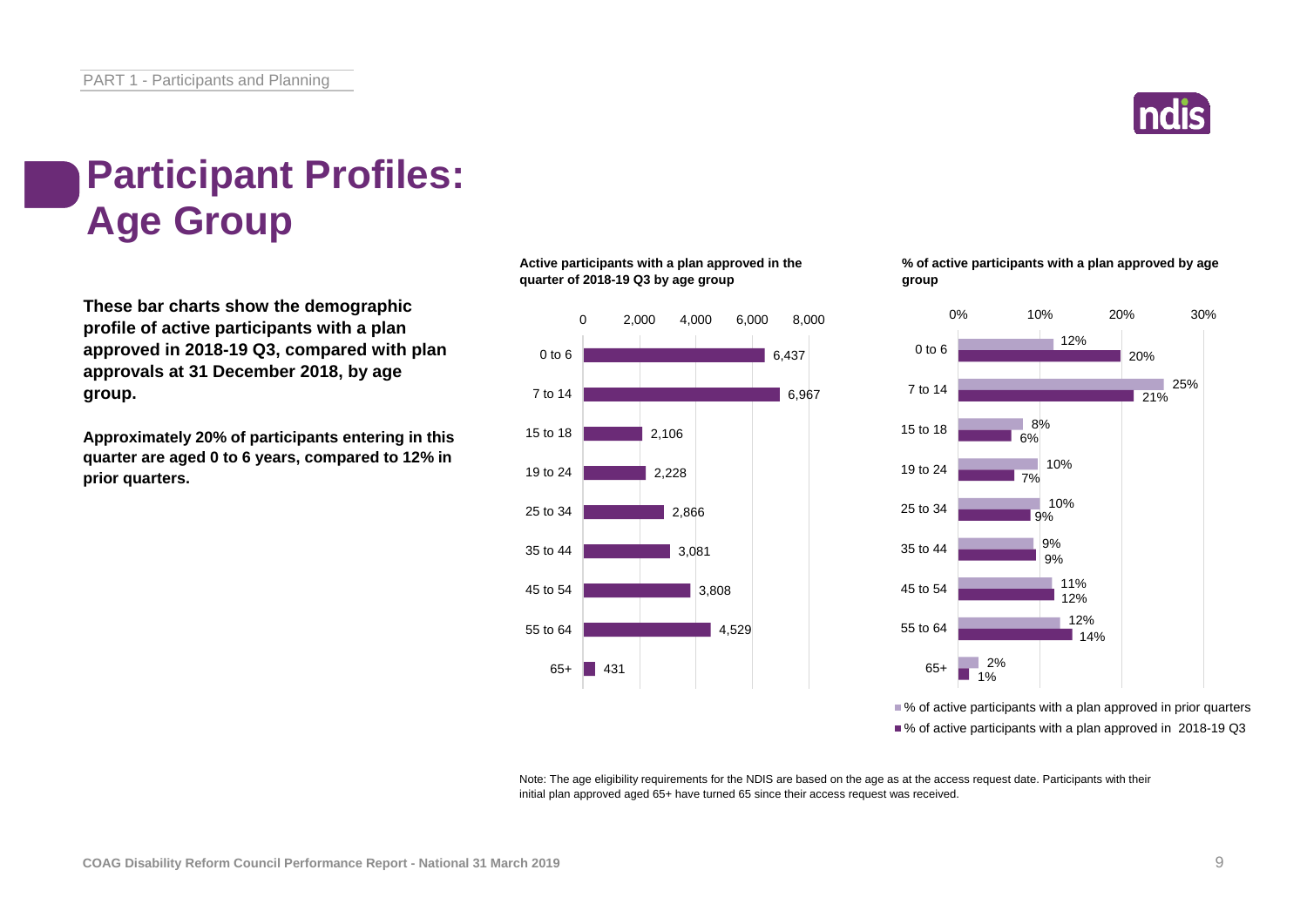

### **Participant Profiles: Disability Group**

**These bar charts show the demographic profile of active participants with a plan approved in 2018-19 Q3, compared with plan approvals at 31 December 2018, by disability group.**

**Of the participants entering in 2018-19 Q3, 29% have a primary disability group of Autism and 22% have a primary disability group of Intellectual Disability.**

**Active participants with a plan approved in 2018-19 Q3 by disability group**



**% of active participants with a plan approved by disability group**



■% of active participants with a plan approved in prior quarters ■% of active participants with a plan approved in 2018-19 Q3

Note 1: Of the 7,103 active participants identified as having an intellectual disability, 895 (13%) have Down syndrome. Note 2: Since 2017-18 Q1 Developmental Delay and Global Developmental Delay have been reported separately to the Intellectual Disability group.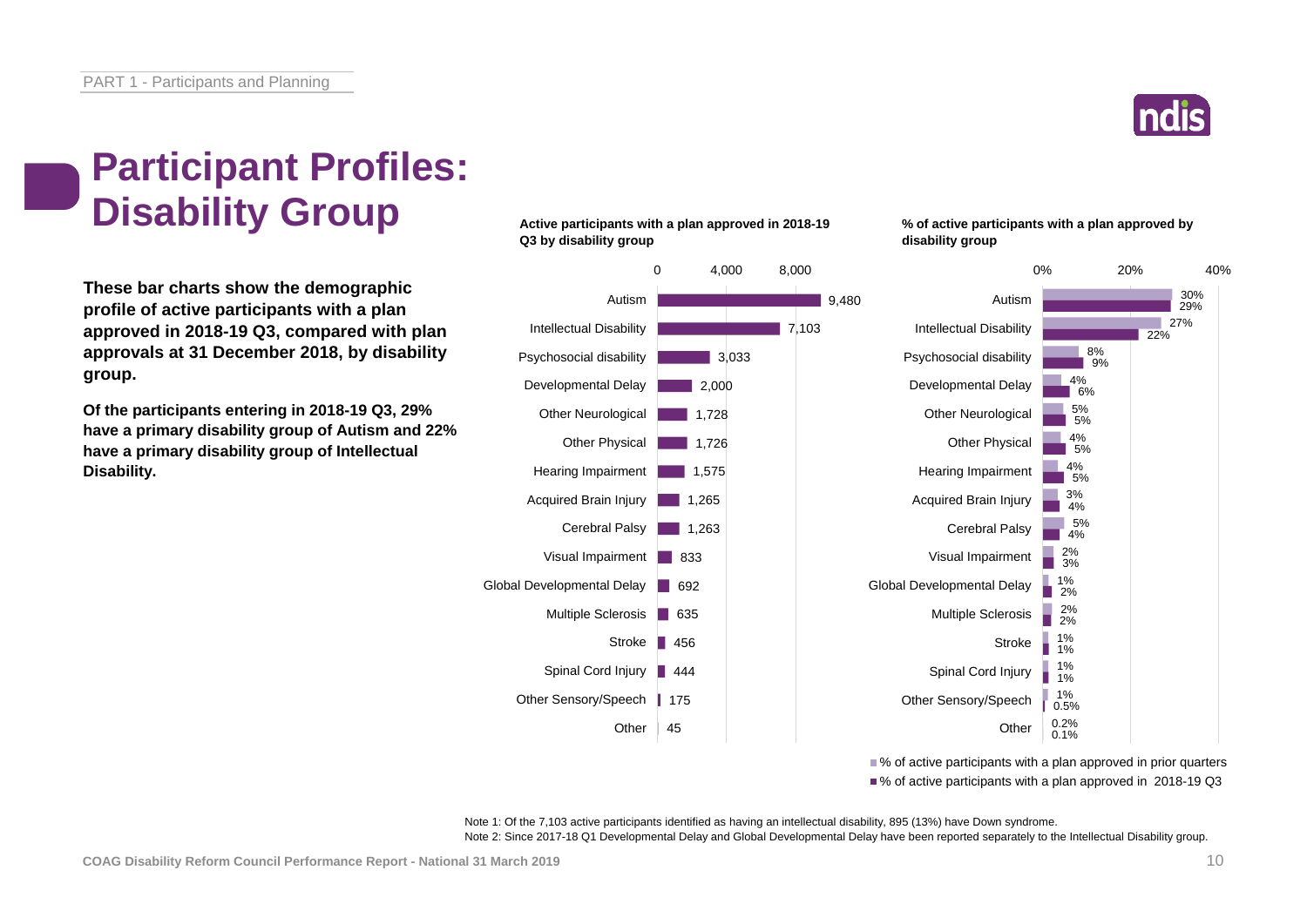

#### **Participant Profiles: Level of Function**

**These bar charts show the demographic profile of active participants with a plan approved in 2018-19 Q3, compared with plan approvals at 31 December 2018, by level of function.**

**For participants with a plan approval in the current quarter:** 

**• 24% of participants had a relatively high level of function**

**• 42% of participants had a relatively moderate level of function** 

**• 33% of participants had a relatively low level of function**

**These relativities are within the NDIS participant population, and not comparable to the general population.**

**% of active participants with a plan approved by level of function**



Note: An ICT issue has been identified and as a result, reporting by level of function is not accurate. This issue is currently under investigation and will be reconciled for reporting as at 30 June 2019.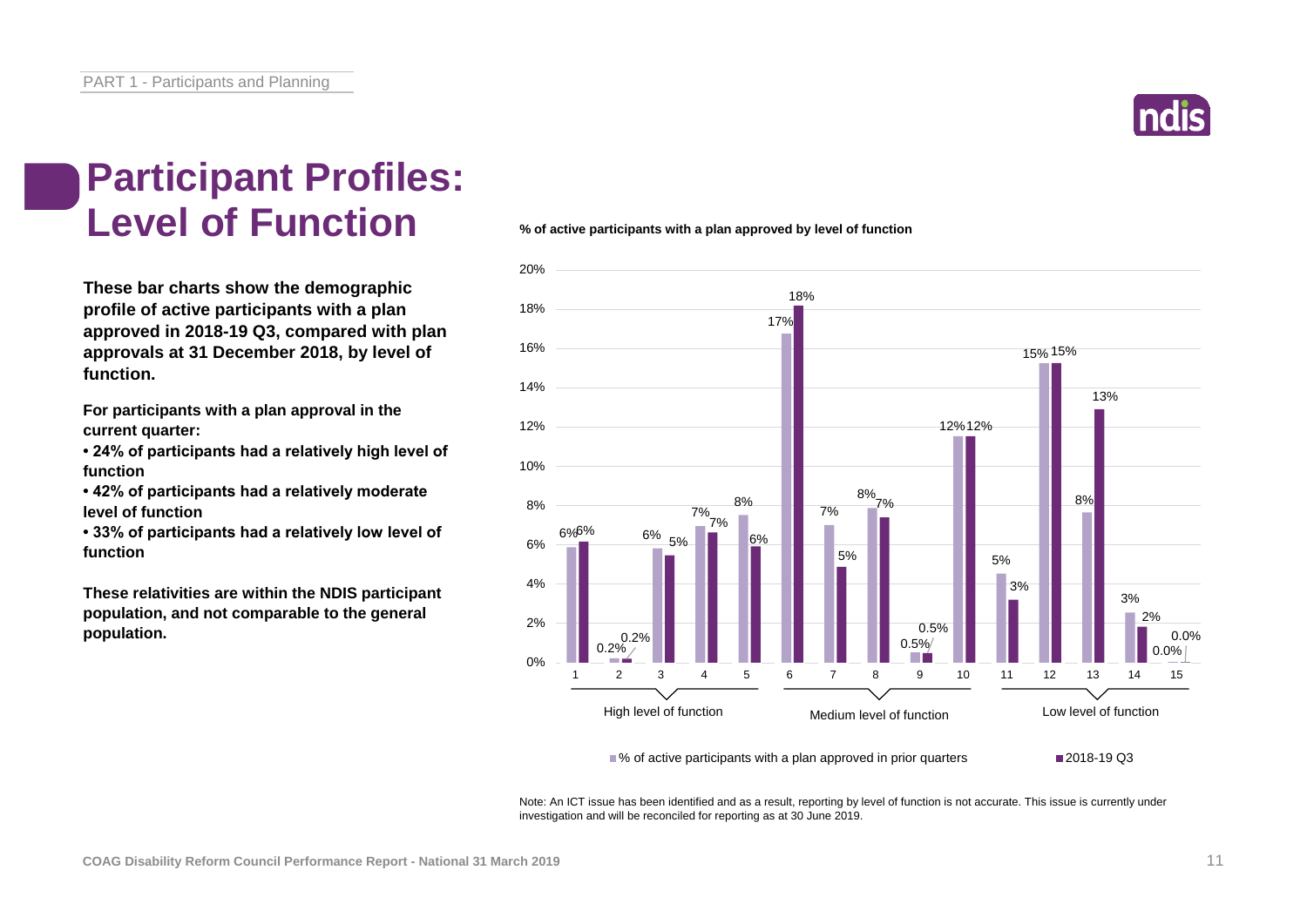## **Participant Profiles: Gender**

**These charts show the demographic profile of active participants with a plan approved in 2018- 19 Q3, compared with plan approvals as at 31 December 2018, by gender.**

**The majority of participants are males. Consistent with population data, this is driven by autism and developmental delay where prevalence rates are higher for males compared with females.**



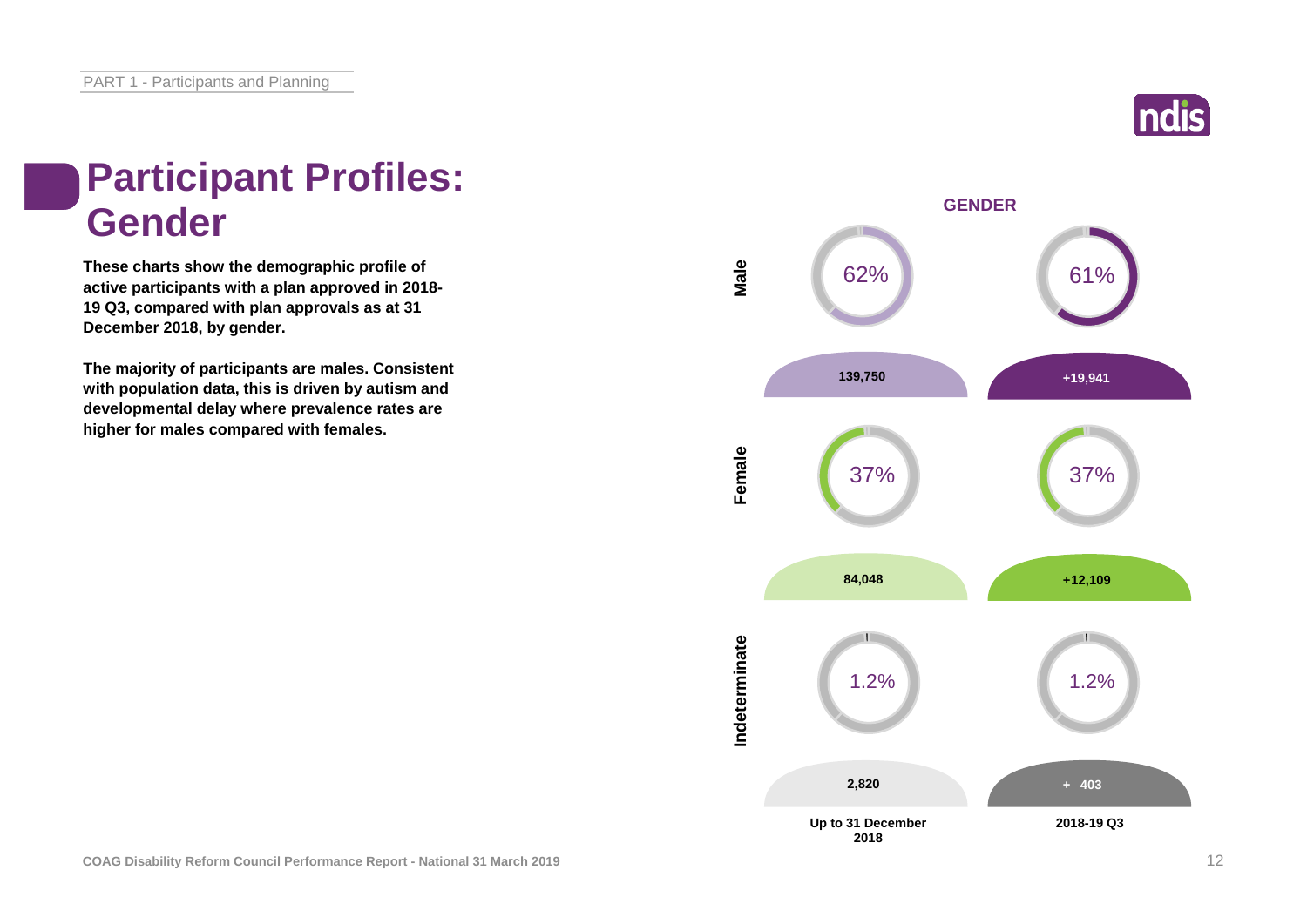#### **Participant Profiles: Other**

**These bar charts show other demographic profiles of active participants with a plan approved in 2018-19 Q3, compared with plan approvals as at 31 December 2018.**

**Of the participants with a plan approved in 2018-19 Q3:**

**• 5.8% were Aboriginal or Torres Strait Islander, compared with 5.5% in previous periods combined.**

**• 1.4% were young people in residential aged care, compared with 1.6% in previous periods combined.**

**• 9.3% were culturally and linguistically diverse, compared with 8.0% in previous periods combined.**



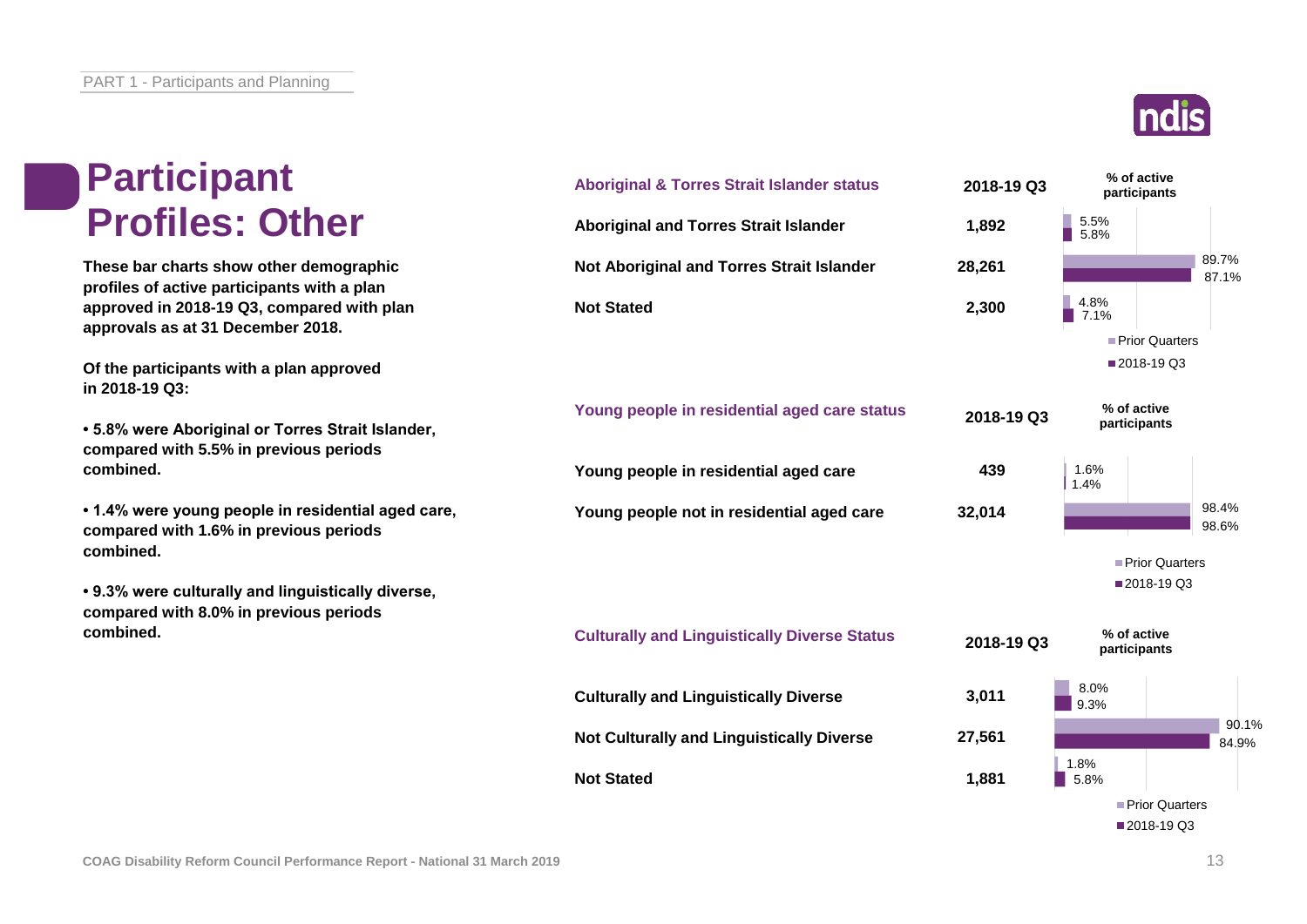

## **Plan Management and Support Coordination**

**The proportion of participants electing to fully or partly self-manage their plan was higher in 2018-19 Q3 at 28%, compared with 25% in previous quarters combined.**

**41% of participants who have had a plan approved in 2018-19 Q3 have support coordination in their plan, compared to 39% in previous quarters combined.**

**Previous quarters (transition only)**



**Support Coordination**



**COAG Disability Reform Council Performance Report - National 31 March 2019** 14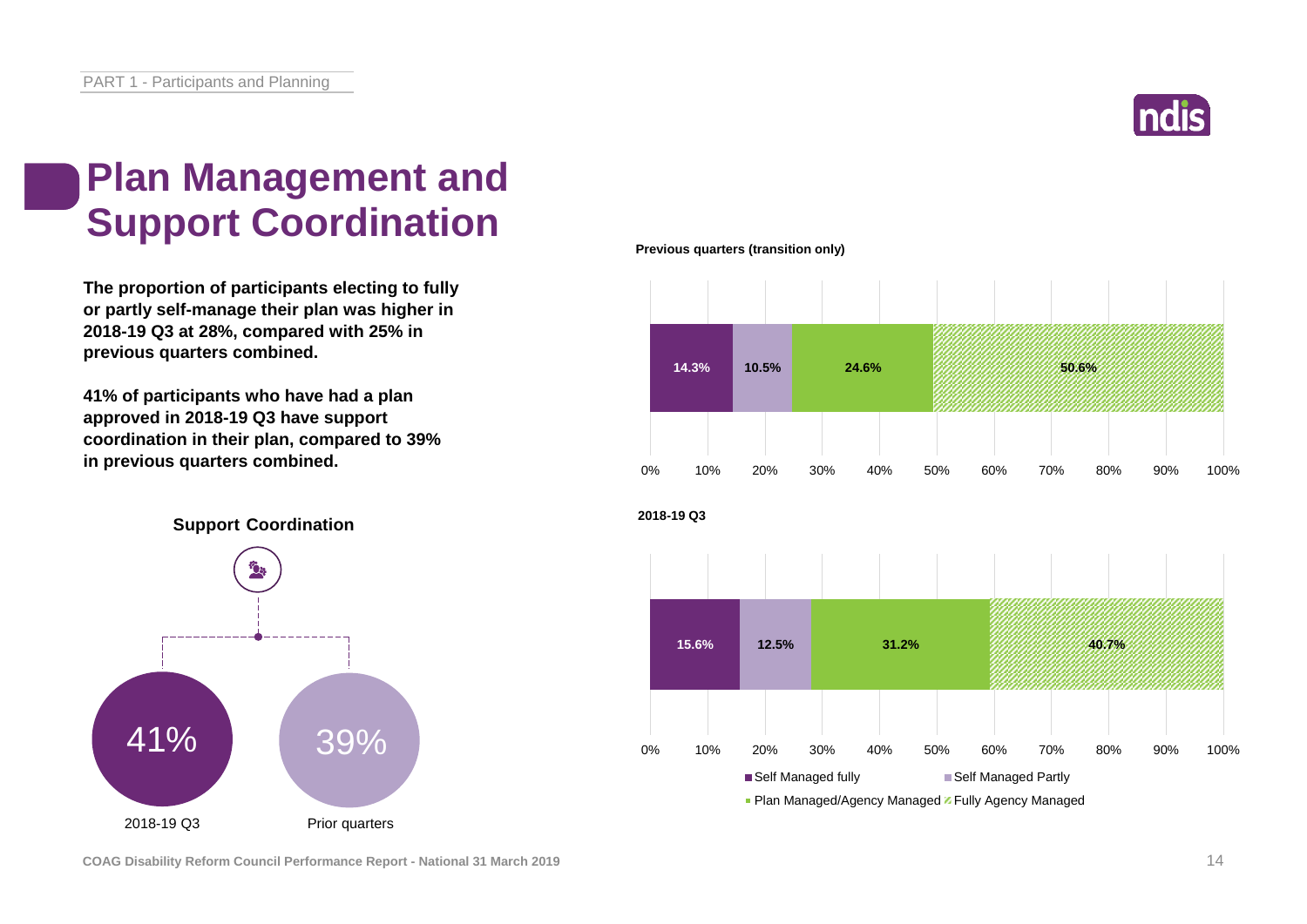

#### **Plan Activation**

**Plan activation refers to the amount of time between a participant's initial plan being approved, and the date the participant first receives support.**

**There has been a change in methodology used to calculate these results since the previous quarter. Duration to plan activation is now calculated as the time from a participant's initial plan approval to when the participant first uses plan supports (previously only the initial plan for each participant was considered). In-kind supports are now also included (previously excluded). As a result, a higher proportion of participants are identified as activating their plans within 90 days, and a lower proportion have no payments.**

**The percentage of participants who activated plans within 90 days of initial plan approval was:** 

**• 86% of participants entering in 2018-19 Q1**

**• 86% of participants entering in previous quarters combined**

Plan activation figures are approximations based on payment data. As there is a lag between when the support is provided to a participant, and the payment being made, these statistics are a conservative estimate; it is likely plan activation is faster than presented.

#### **Duration to Plan activation for participants with initial plan approval**

**Prior Quarters (Transition Only)**





Note: Participants with initial plans approved after the end of 2018-19 Q1 have been excluded from the charts. They are relatively new and it is too early to examine their durations to activation.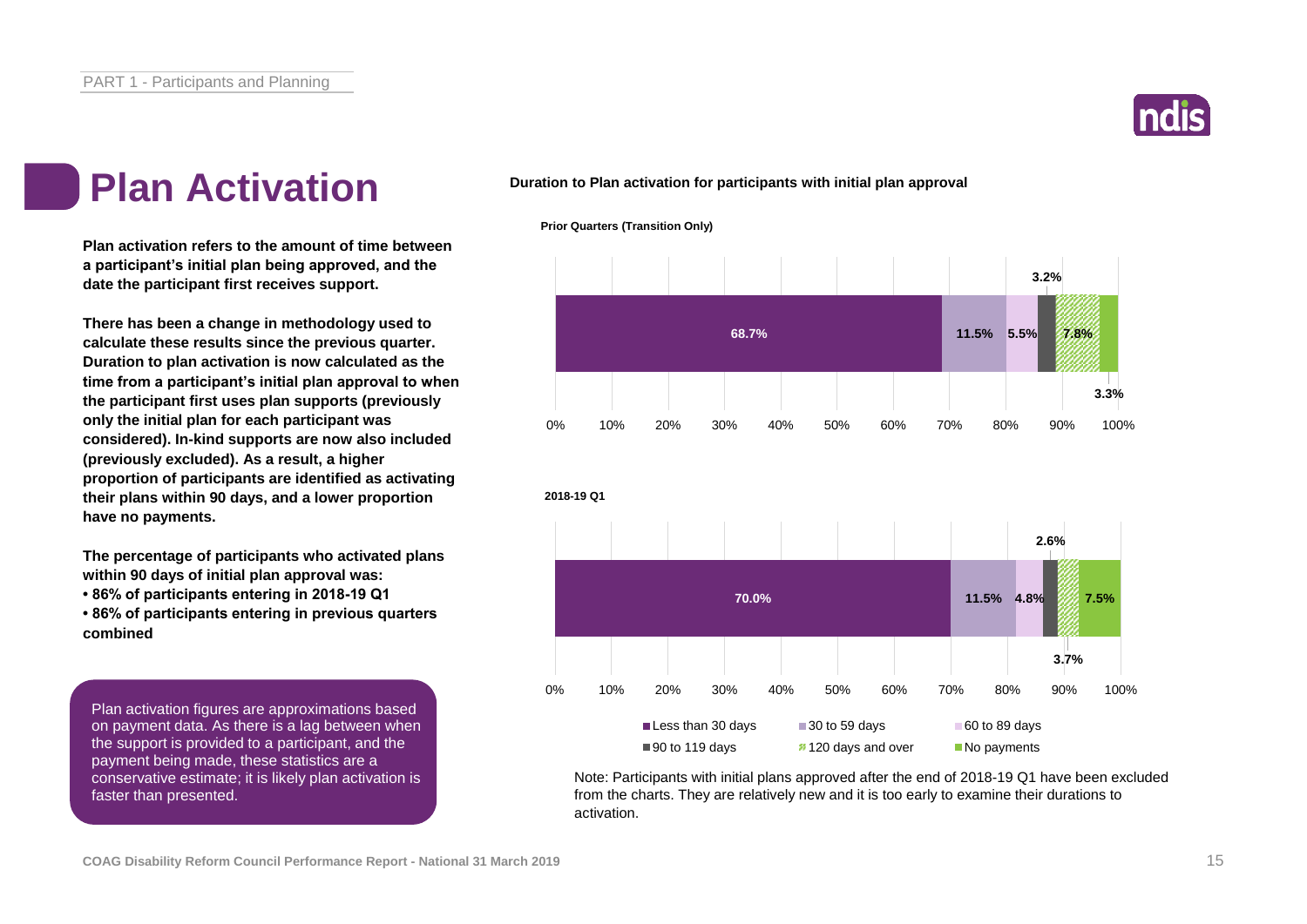

#### **Participant Outcomes**

**This information on participant outcomes has been collected from 99% of participants who received their initial plan since 1 July 2016 (when they entered the scheme).**

**• 63% of participants aged 0 to before school are able to make friends outside of family/carers, compared to 61% of participants from school age to 14**

**• 53% of participants aged 0 to before school are engaged in age appropriate community, cultural or religious activities, compared to 34% - 37% for other age groups**

**• 60% of participants from school age to 14 attend school in a mainstream class, compared to 29% of participants aged 15 to 24**

**• 24% of participants aged 25 and over have a paid job, compared to 17% of participants aged 15 to 24 • 64% of participants aged 25 and over choose what they do every day, compared to 43% of participants aged 15 to 24**

#### **Selected key baseline indicators for participants**



■ 0 to before school ■ School to 14 ■ 15 to 24 ■ 25 and over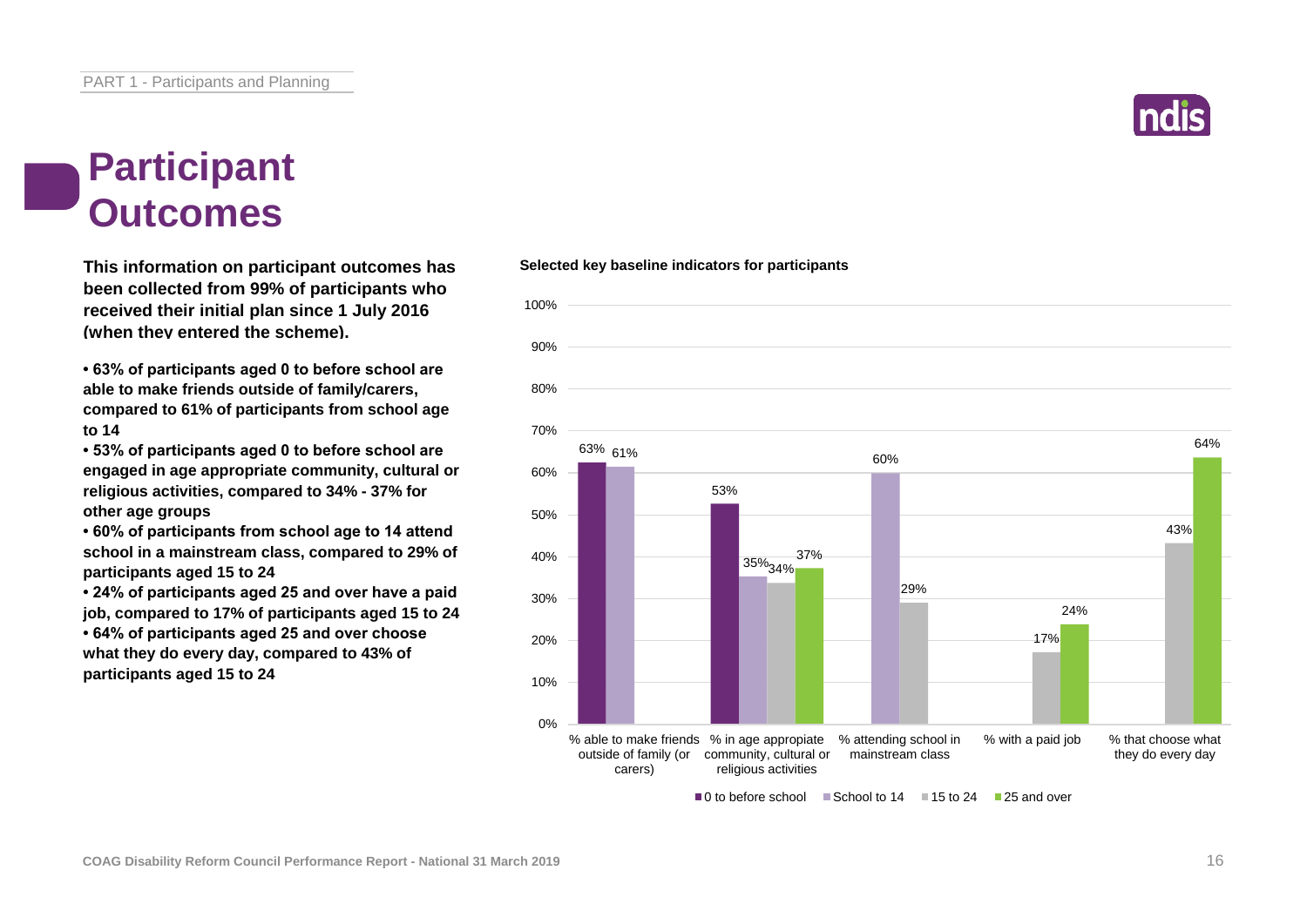#### **Family/Carers Outcomes**

**when they entered the Scheme (baseline indicators):**

**• working in a paid job was highest for participants aged 15 to 24 (49%)**

**• able to advocate for their child/family member was highest for participants aged 0 to 14 (78%)**

**• who have friends and family they can see as often as they like was highest for participants aged 25 and over (48%)**

**• who feel in control selecting services was highest for participants aged 25 and over (42%)**

**• who support/plan for their family member through life stage transitions was highest for participants aged 0 to 14 (85%)**

#### **The percentage of participants' families/carers Selected key baseline indicators for families and carers of participants**



 $\Box$  0 to 14  $\Box$  15 to 24  $\Box$  25 and over

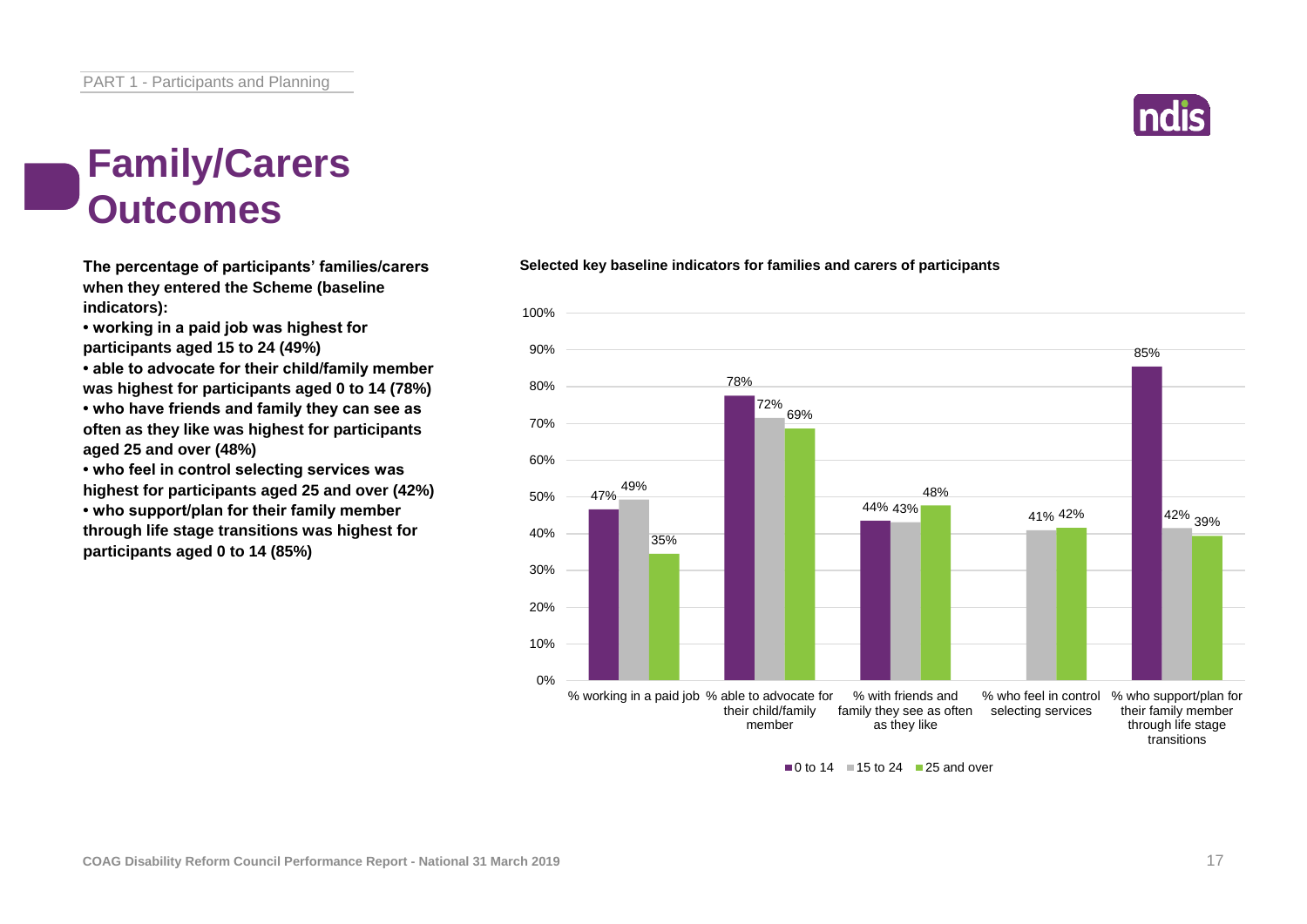

19% 17%

61% 65%

control

Work Choice and

#### **Has the NDIS helped? Participants**

**This data reflects participants' perceptions on whether engagement with the NDIS has helped them.**

**The NDIA asked the question 'Has the NDIS helped?' to individuals who entered the Scheme between 1 July 2016 and 31 March 2017, after their first year participating in the Scheme and again at the end of their second year of the Scheme.**

**Participant perceptions in general improve from year one to year two of participation in the NDIS. The greatest improvements across age groups were demonstrated within the 'Daily living' domain. However, for the 'Work' domain, the results deteriorated from year one to year two.**

#### **"Has the NDIS helped?" questions for participants**







61% 66% 55% 59%

15 to 24

community and civic participation

59% 53% 55%

Daily Living Relationships Social,



Year 1 Year 2

0%

community and civic participation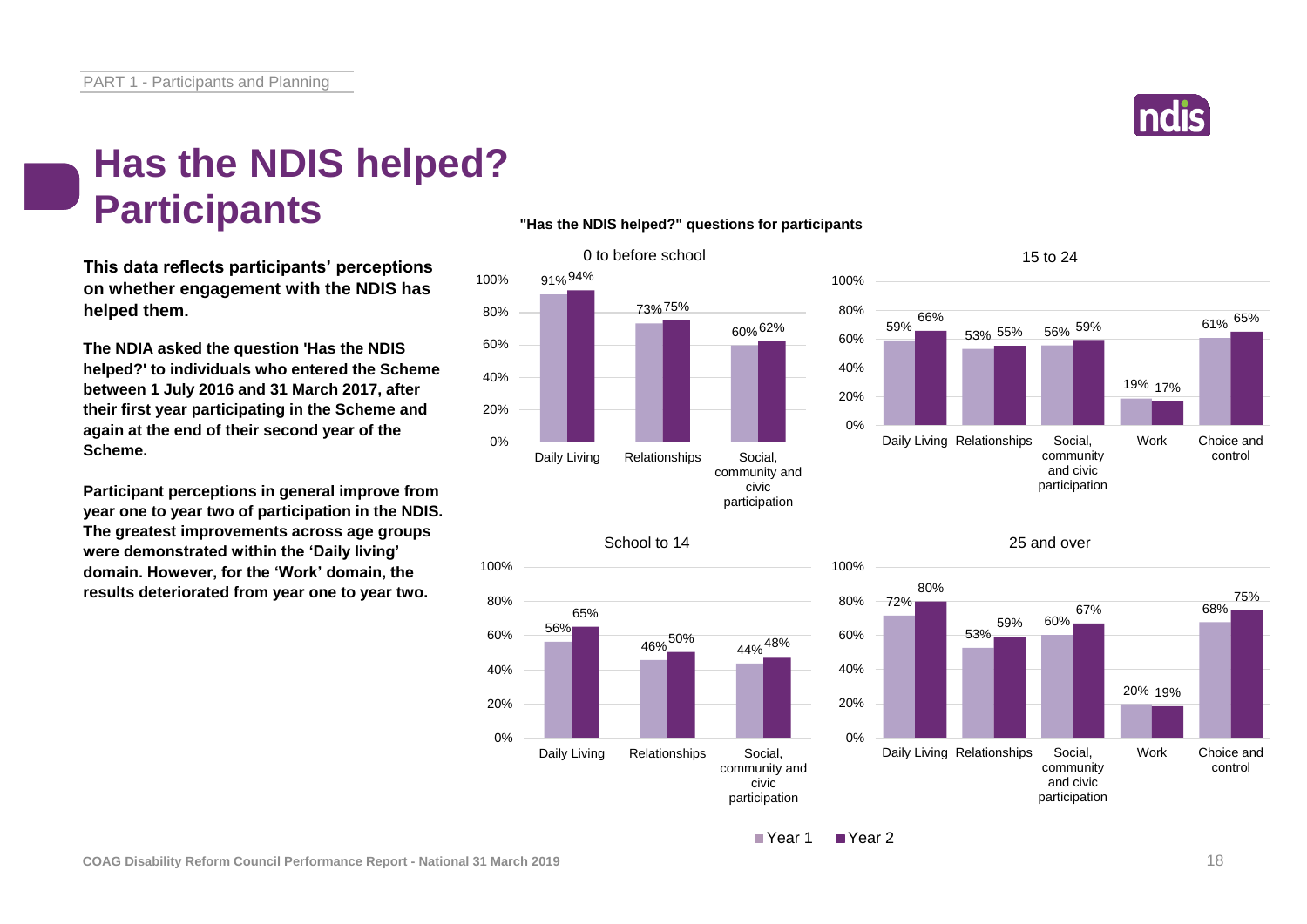

#### **Has the NDIS helped? Family/Carers**

**This data reflects families and carers' perceptions on whether engagement with the NDIS has helped them.**

**The NDIA asked the question 'Has the NDIS helped?' to families and carers of individuals who entered the Scheme between 1 July 2016 and 31 March 2017, after their first year participating in the Scheme and again at the end of their second year of the Scheme.**

**Overall, the perception of families and carers was that participant outcomes had improved from the first year with the NDIS to their second year. The one exception was the response to the question 'Has the NDIS helped you with your health and wellbeing?'.**

#### **"Has the NDIS helped?" questions for families and carers of participants**

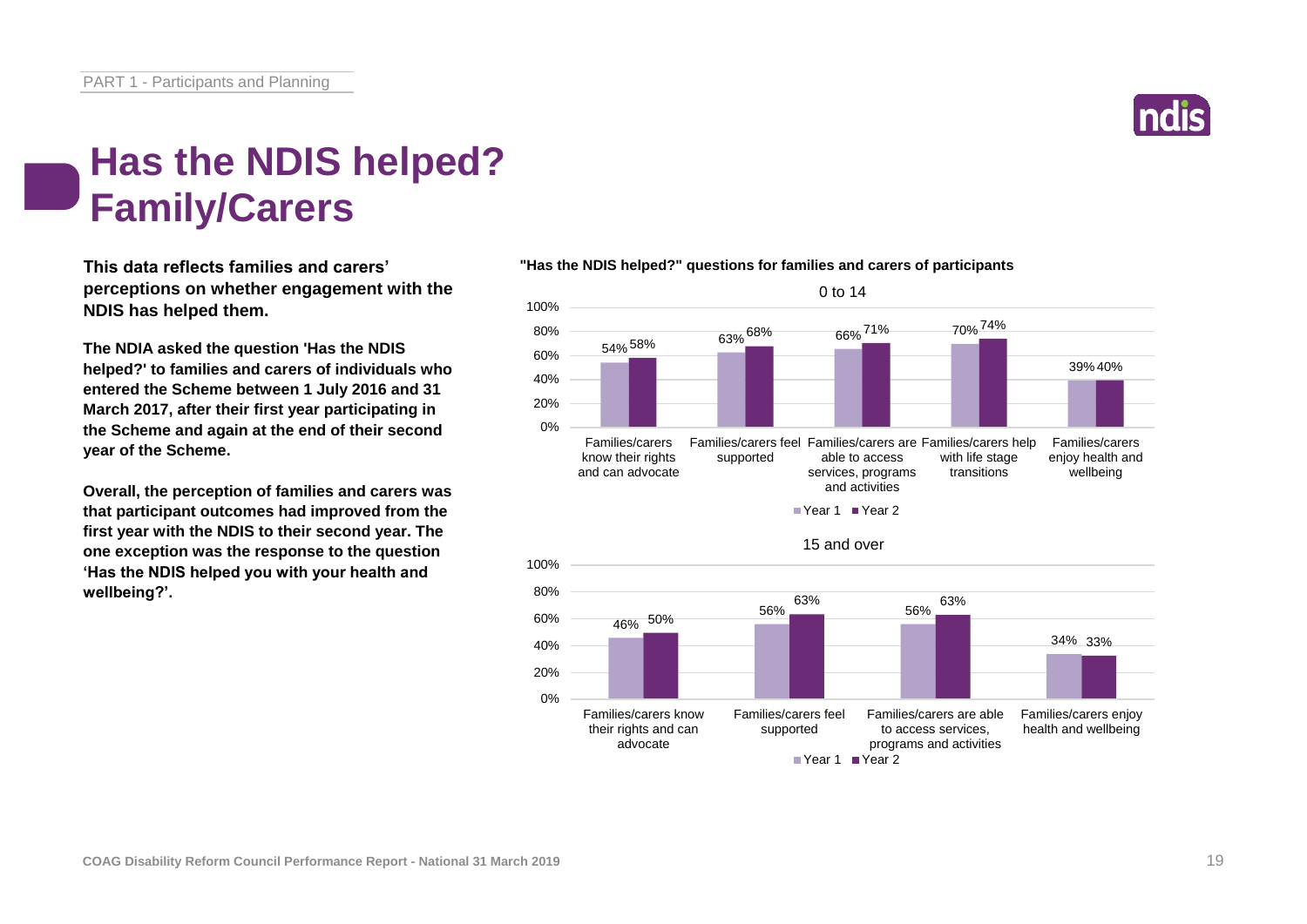

## **Participants in Work**

The NDIA is acutely aware of the benefits that **NETA IS A PROSET AT A PROSET AT A PROSE** The NDIS participants in paid employment, by age group. **employment brings to participants and tracks employment outcomes to see whether the NDIS has helped participants to find paid work.**

**Baseline measures on employment are collected as a participant enters the Scheme, after their first year and again at the end of their second year of the Scheme. This data relates to participants who entered the Scheme between 1 July 2016 and 31 March 2017.**

**The percentage of participants in paid work increased from a baseline of 13% to 21% in year two for those aged 15 to 24, but decreased from 25% to 23% for those aged 25 and over. Overall, the percentage of participants in employment increased from 21% to 23%.**

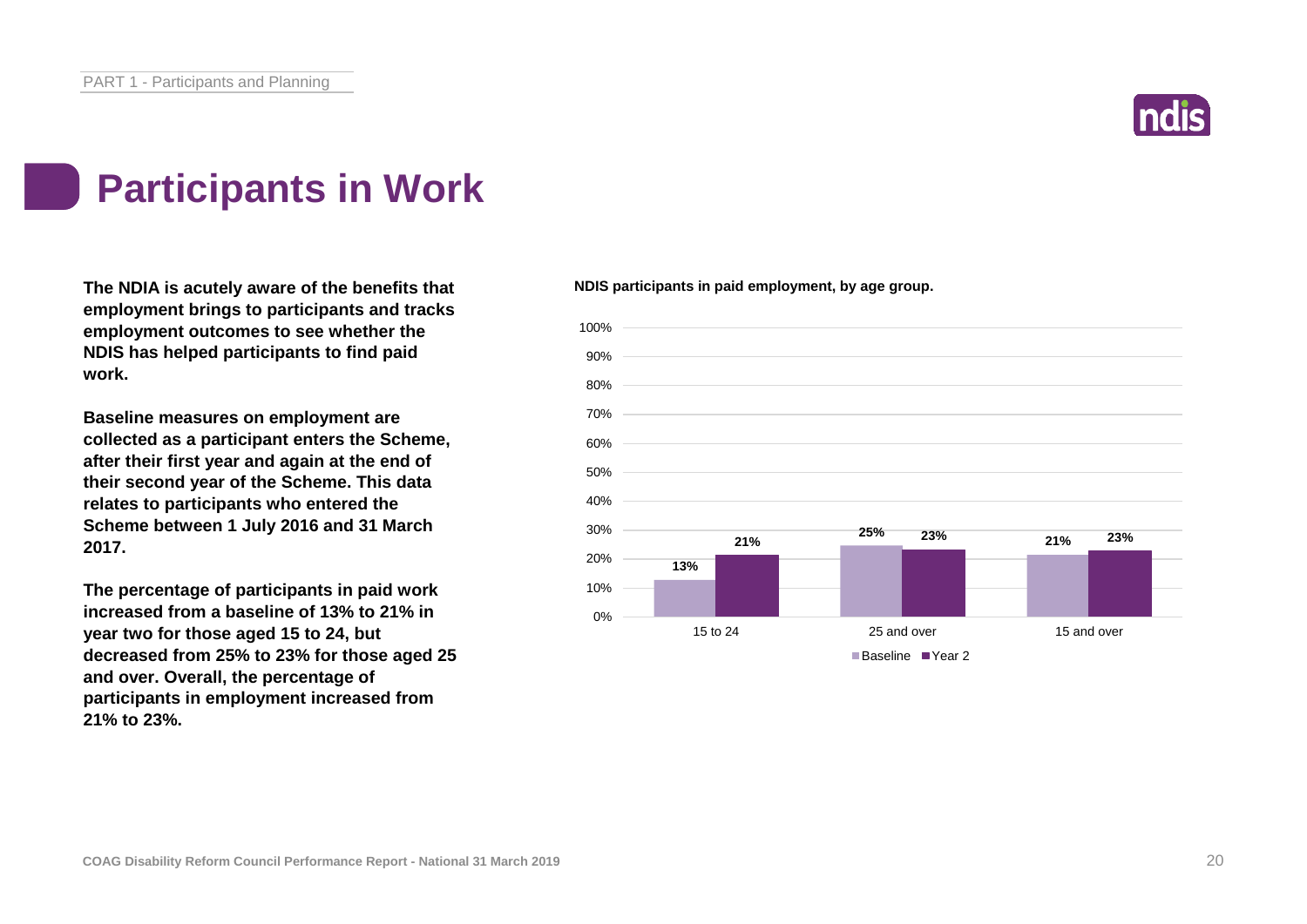## **Participants involved in community and social activities**

**and social activities is one of the key measures for ensuring quality experiences and outcomes for participants.**

**For participants who entered the Scheme between 1 July 2016 and 31 March 2017, levels of engagement in community and social activity are being tracked to see whether the NDIS has helped them to increase their participation.**

**Across all age groups, there was considerable increase in the percentage of participants engaged in community and social activities this quarter. The growth was most prevalent for the 15 to 24 age group, which saw an increase from 31% to 44%.**

**The number of participants engaging in community NDIS participants participating in social activities in their community, by age group.**



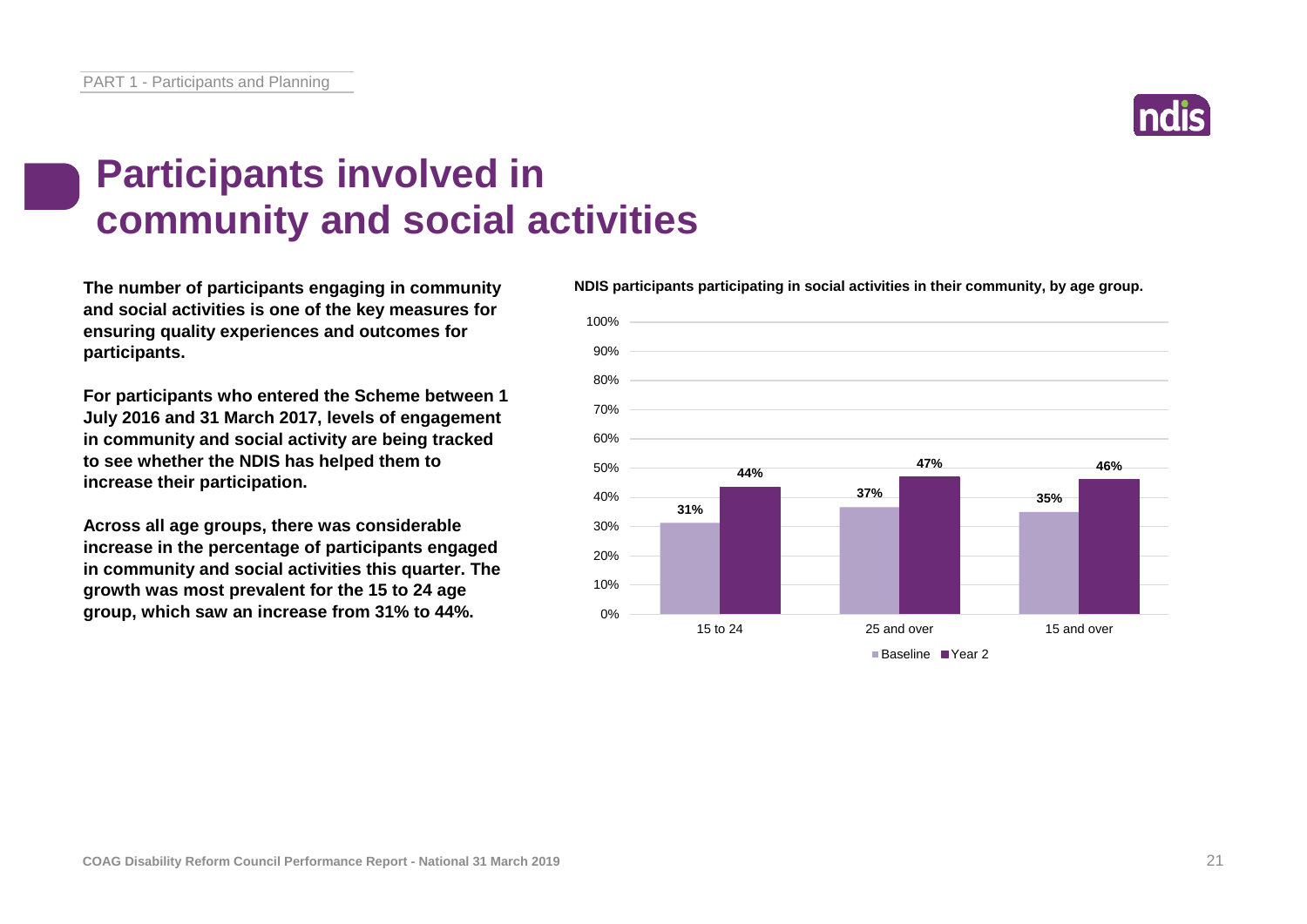

## **Participant Satisfaction**

**88% of participants rated their satisfaction with the Agency's planning process as either good or very good in the current quarter. This has increased since the last quarter.** 

**A new participant satisfaction survey has been developed. Going forward it will better record the experience of NDIS participants, and their families and carers, at different stages of the participant pathway.**

**Proportion of participants describing satisfaction with the Agency's planning process as good or very good - by quarter**

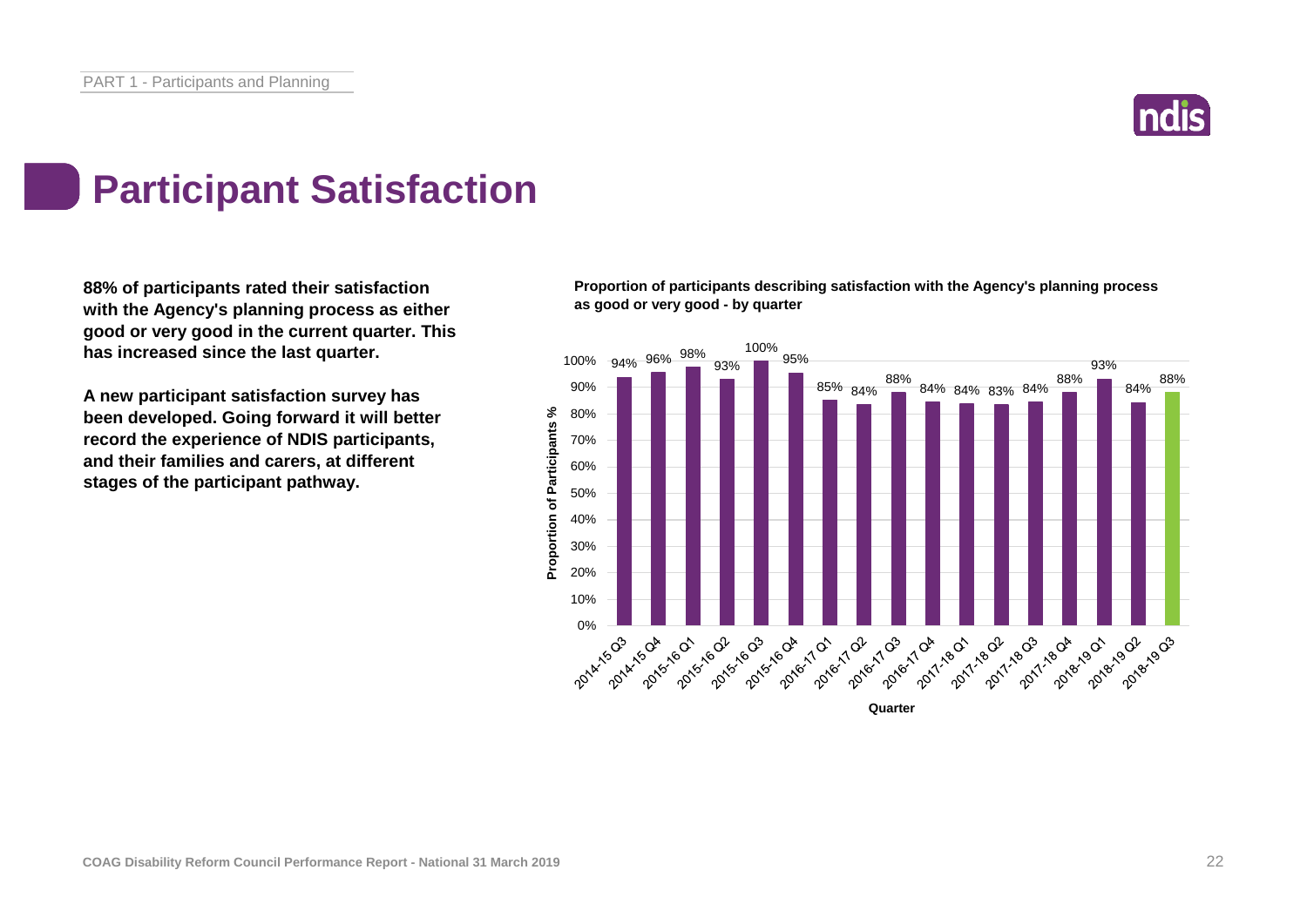# **Committed Supports and Payments**

Both committed and paid supports to participants are increasing in line with the growing scheme.

Of the \$22.6 billion that has been committed in participant plans, \$14.9 billion has been paid to date.



**National - 31 March 2019**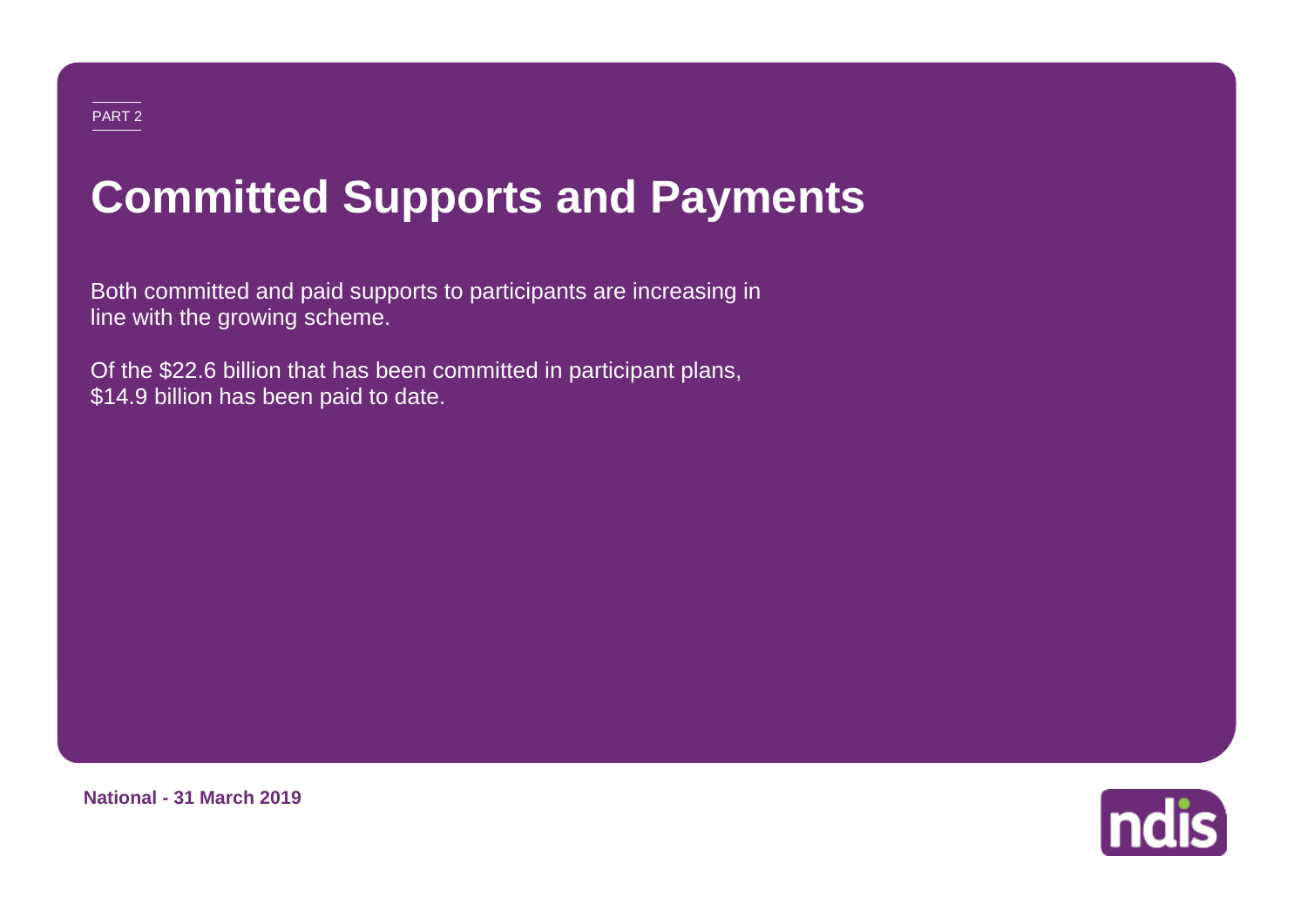#### ndis

## **Summary**

**This section presents information on the amount committed in plans and payments to service providers and participants.**

| \$12.5                                                                                                                                                                                                                | \$10.1                                                                                              |                                                                                                                                                       |
|-----------------------------------------------------------------------------------------------------------------------------------------------------------------------------------------------------------------------|-----------------------------------------------------------------------------------------------------|-------------------------------------------------------------------------------------------------------------------------------------------------------|
| <b>BILLION OF</b><br><b>COMMITTED</b><br><b>SUPPORTS IN</b><br><b>RESPECT OF PRIOR</b><br><b>FINANCIAL YEARS</b><br><b>INCLUDING TRIAL</b>                                                                            | <b>BILLION OF</b><br><b>COMMITTED</b><br><b>SUPPORTS IN</b><br><b>RESPECT OF</b><br>2018-19 TO DATE |                                                                                                                                                       |
| <b>SUMMARY OF PAYMENTS FOR</b><br>SUPPORTS PROVIDED BY FINANCIAL<br>YEAR SINCE THE NDIS TRIAL WAS<br><b>LAUNCHED IN 2013-14:</b><br>2013-14: \$85.8M<br>2014-15: \$370.9M<br>2015-16: \$704.0M<br>2016-17: \$2,179.1M |                                                                                                     | PERCENTAGE OF COMMITTED<br>SUPPORTS UTILISATION BY FINANCIAL<br>YEAR:<br>2013-14: 65%<br>2014-15: 75%<br>2015-16: 75%<br>2016-17: 67%<br>2017-18: 69% |
| 2017-18: \$5,345.4M<br>2018-19: \$6,195.4M TO DATE.                                                                                                                                                                   |                                                                                                     | UTILISATION OF COMMITTED SUPPORTS<br>IN 2018-19 IS STILL EMERGING.                                                                                    |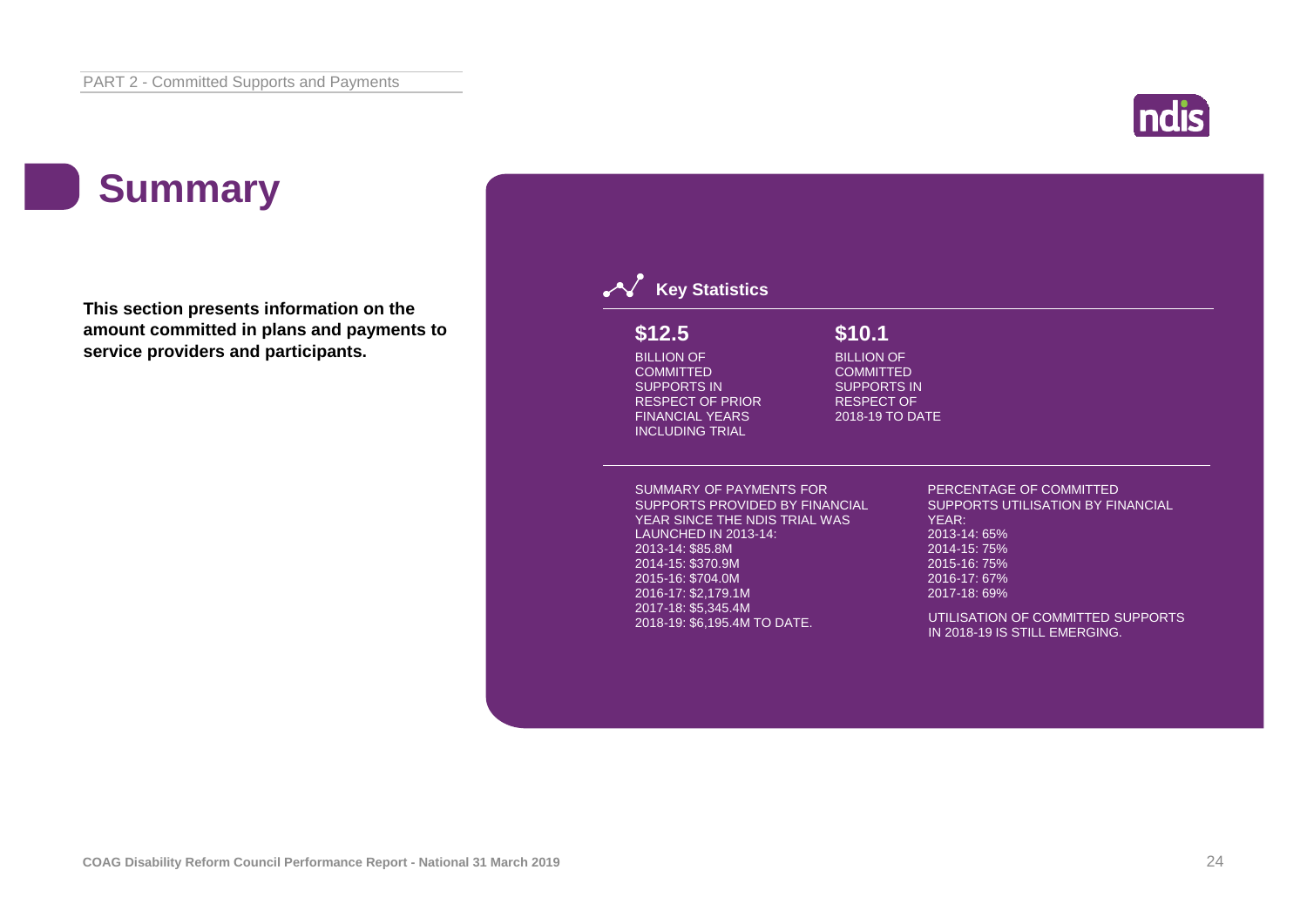

### **Committed Supports and Payments**

**This data shows the committed supports by the year they are expected to be provided, in comparison to the committed supports that have been paid.**

**Of the \$22.6 billion that has been committed in participant plans, \$14.9 billion has been paid to date.**

**Summary of committed supports paid in financial years since the NDIS trial launched: 2013-14: \$85.8m 2014-15: \$370.9m 2015-16: \$704.0m 2016-17: \$2,179.1m 2017-18: \$5,345.4m 2018-19 to date: \$6,195.4m**

**Committed and paid by expected support year**

| <b>SMillion</b> | 2013-14 | 2014-15 | 2015-16 | 2016-17 | $2017 - 18$ | <b>2018-19 to date</b> | Total    |
|-----------------|---------|---------|---------|---------|-------------|------------------------|----------|
| Total committed | 132.8   | 496.9   | 939.4   | 3.236.1 | 7.719.6     | 10.101.3               | 22.626.1 |
| Total paid      | 85.8    | 370.9   | 704.0   | 2.179.1 | 5.345.4     | 6.195.4                | 14,880.5 |

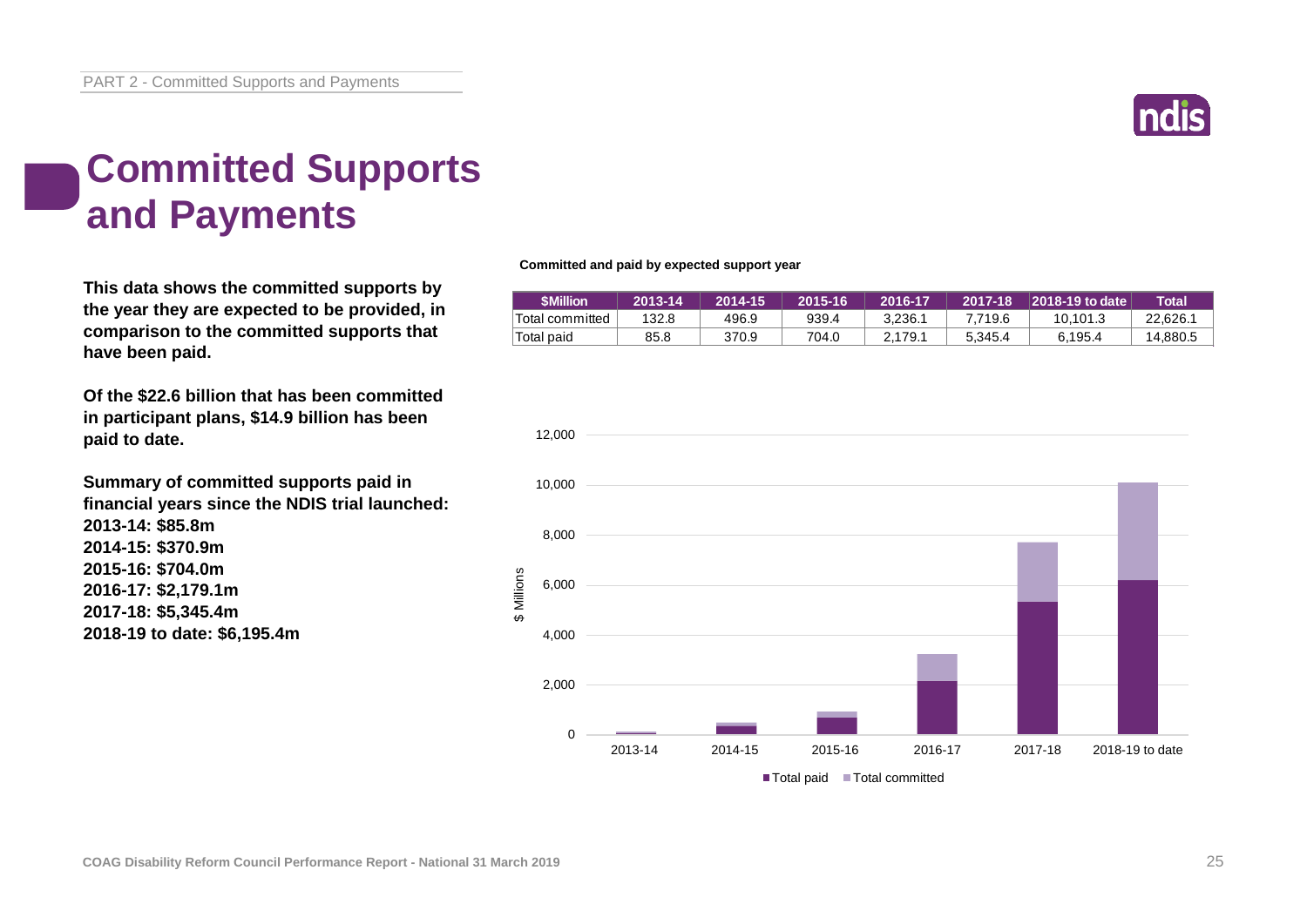

### **Committed Supports by Cost Band**

**This quarter, the distribution of average annualised committed supports has remained consistent with prior quarters. This is the case whether Supported Independent Living (SIL) supports are included or excluded in the figures.**



#### **Distribution of average annualised committed supports by cost band (including SIL)**

#### **Distribution of average annualised committed supports by cost band (excluding SIL)**

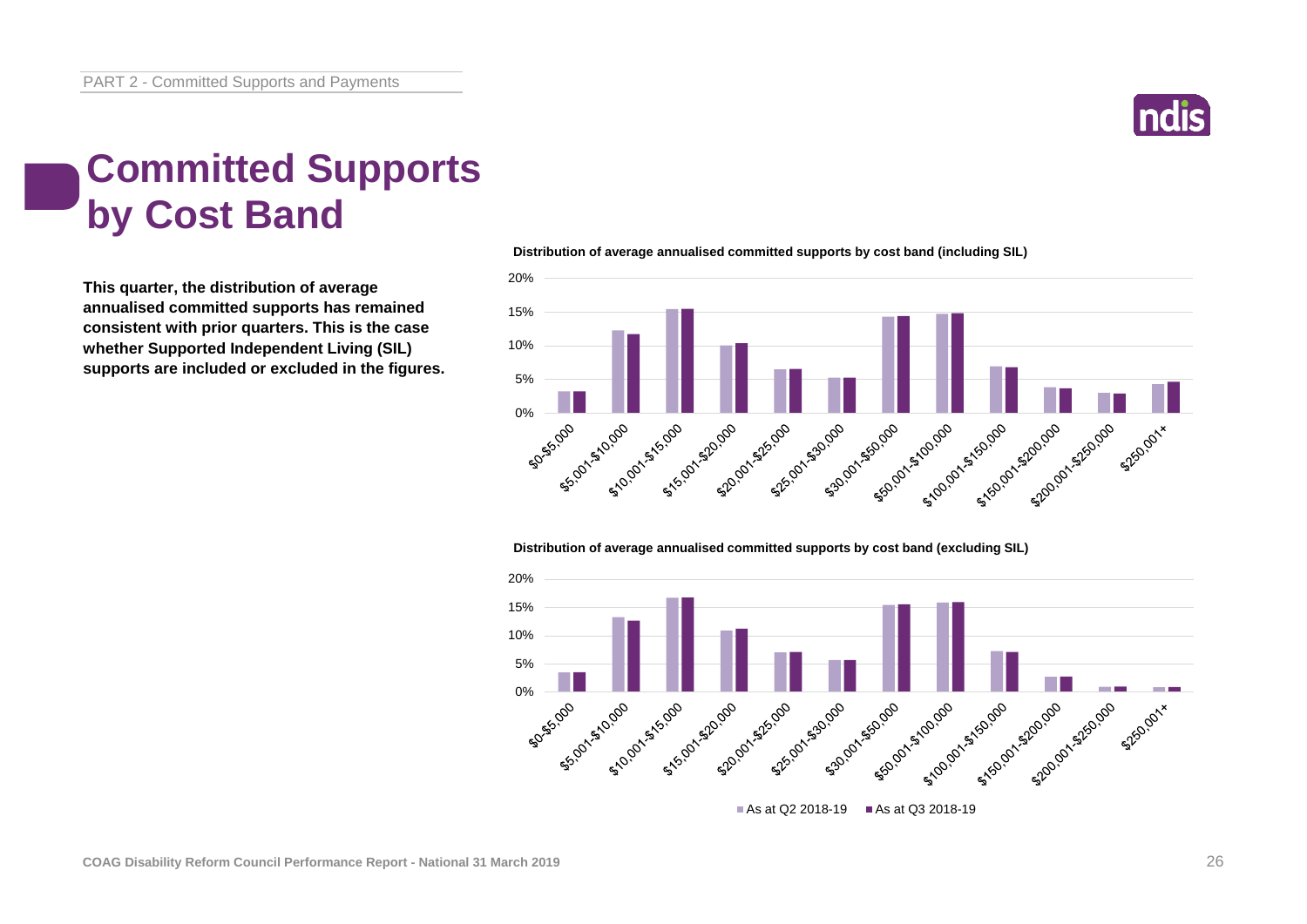

## **Committed Supports by Age Band**

**This quarter, the average annualised committed supports have remained consistent with prior quarters for children and there has been a small increase for each adult age group. Average annualised committed supports increase steeply between participants 0-6 through to age 25, stabilising at age 55 and reducing in participants of older years.**



**Average annualised committed supports by age band**

Note: The age eligibility requirements for the NDIS are based on the age as at the access request date. Participants with their initial plan approved aged 65+ have turned 65 since their access request was received.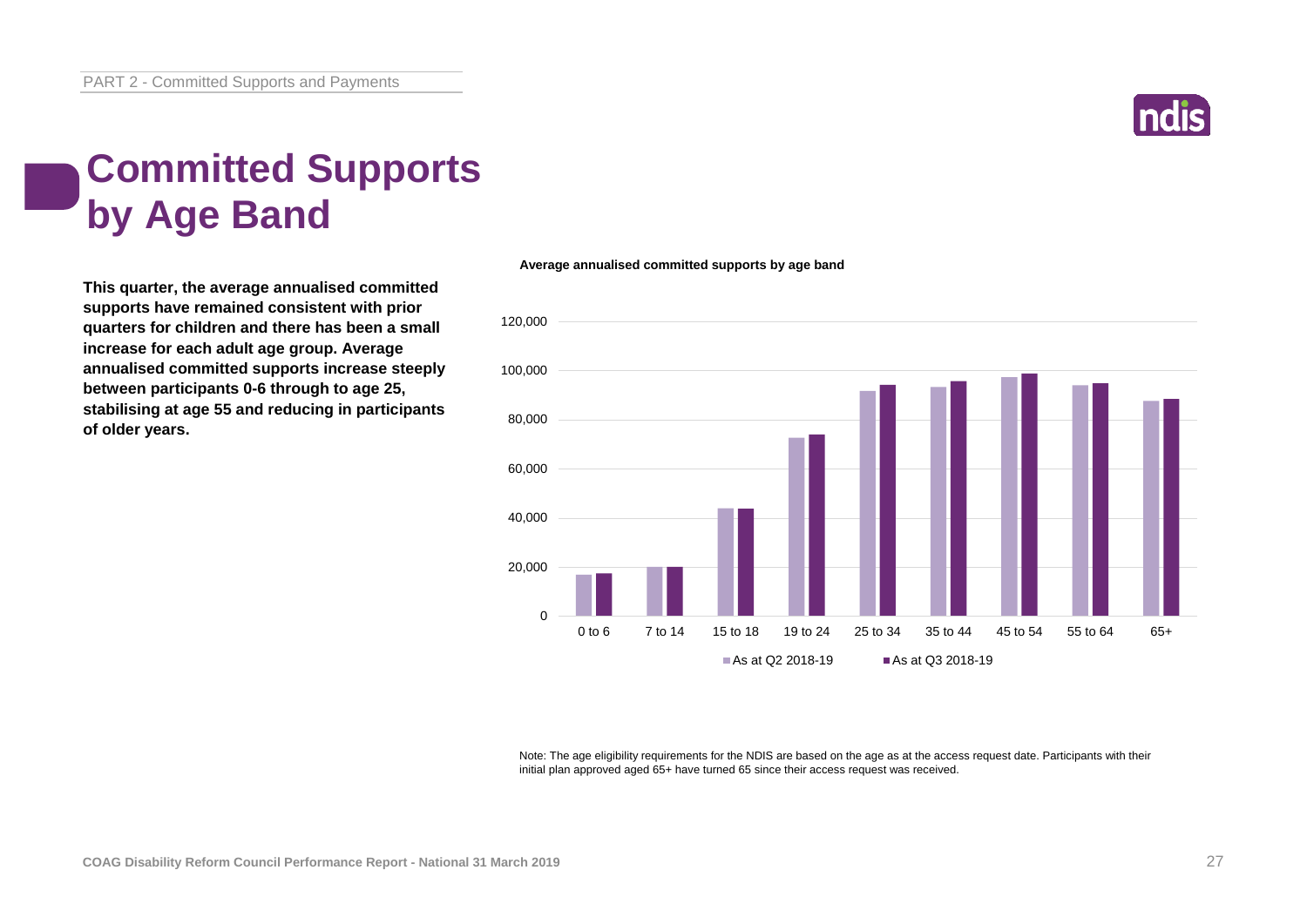

## **Committed Supports by Disability Group**

**The highest average annualised committed supports are for participants with Spinal Cord Injury, Cerebral Palsy and Acquired Brain Injury.**



#### **Average annualised committed supports by primary disability group**

As at Q2 2018-19  $\blacksquare$  As at Q3 2018-19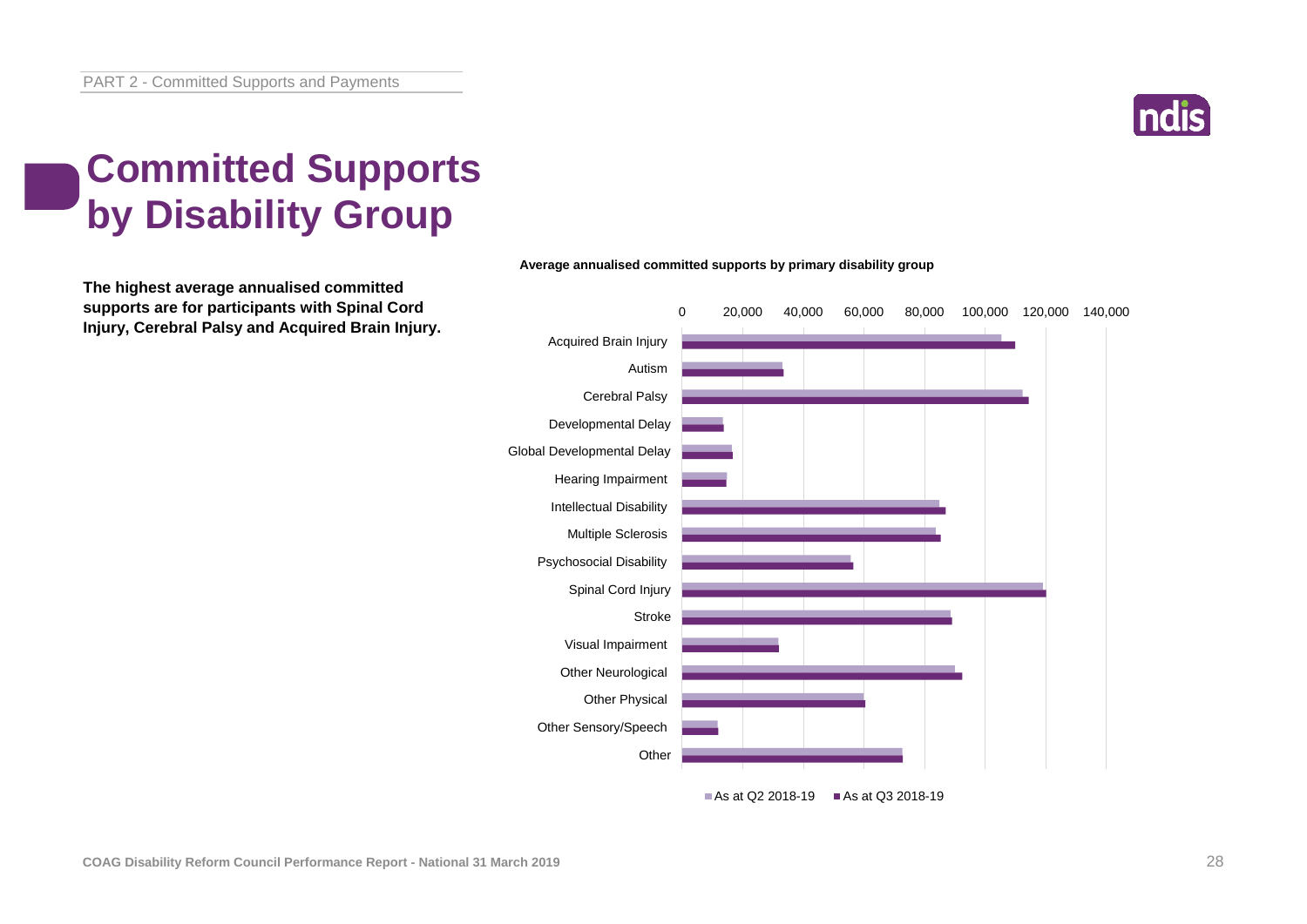

### **Committed Supports by Level of Function**

**The average annualised committed supports generally increase among participants with higher needs.** 



**Average annualised committed supports by level of function**

#### As at Q2 2018-19 As at Q3 2018-19

Note: An ICT issue has been identified and as a result, reporting by level of function is not accurate. This issue is currently under investigation and will be reconciled for reporting as at 30 June 2019.

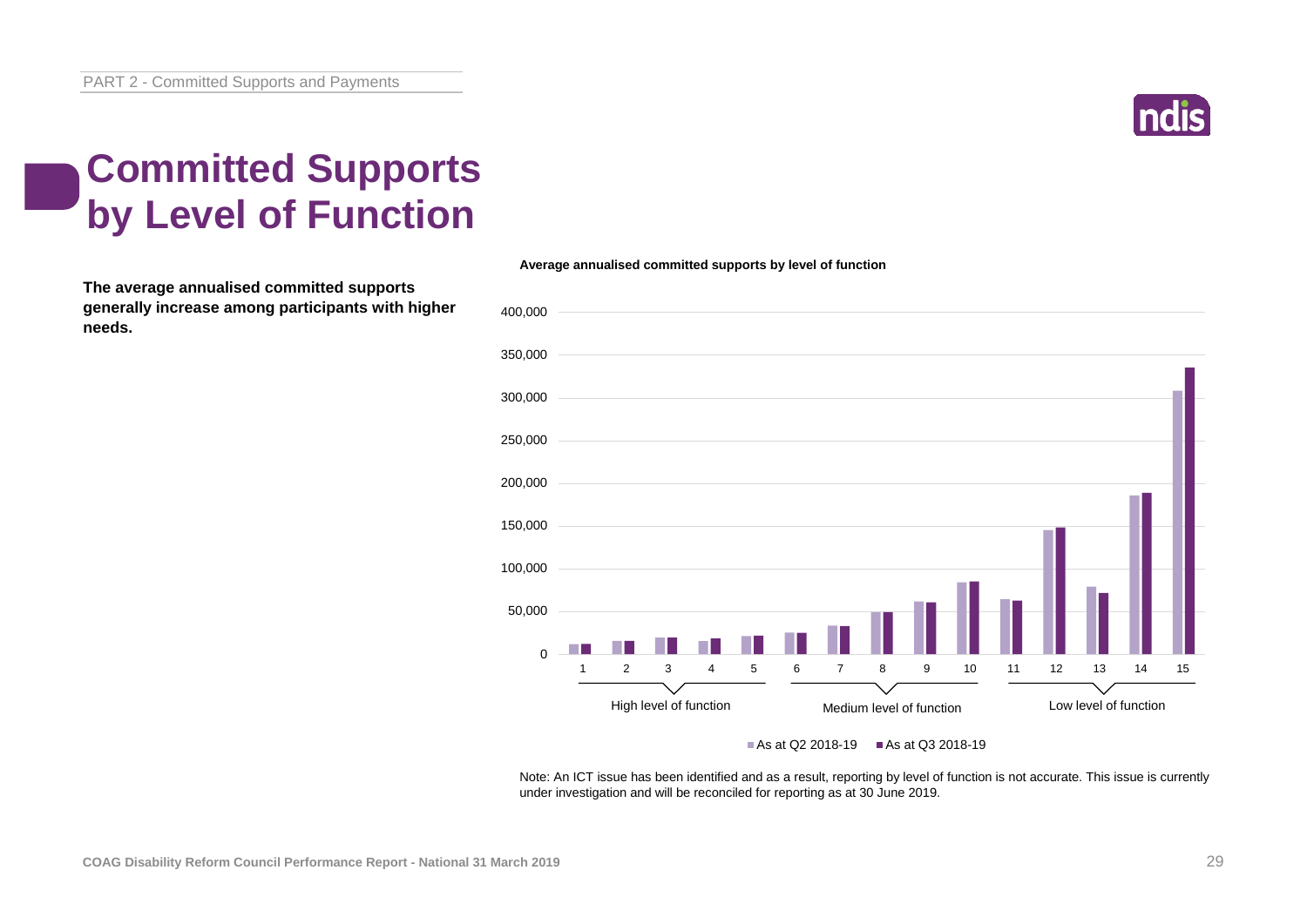

#### **Utilisation of Committed Supports**

**This data demonstrates the utilisation of committed supports by the year they were expected to be provided at 31 December 2018 and 31 March 2019.** 

**As there is a lag between when support is provided and when it is paid, the utilisation in 2018-19 will increase.**

**Experience shows that participants utilise less of their first plan, compared with their second and subsequent plans, as it takes time to familiarise with the NDIS and decide which supports to use.** 

There were a large number of participants who received their first plan in 2016-17 and 2017-18 which largely explains why utilisation rates are lower in these periods.

Experience for 2018-19 is still emerging.



#### **Utilisation of committed supports as at 31 December 2018 and 31 March 2019**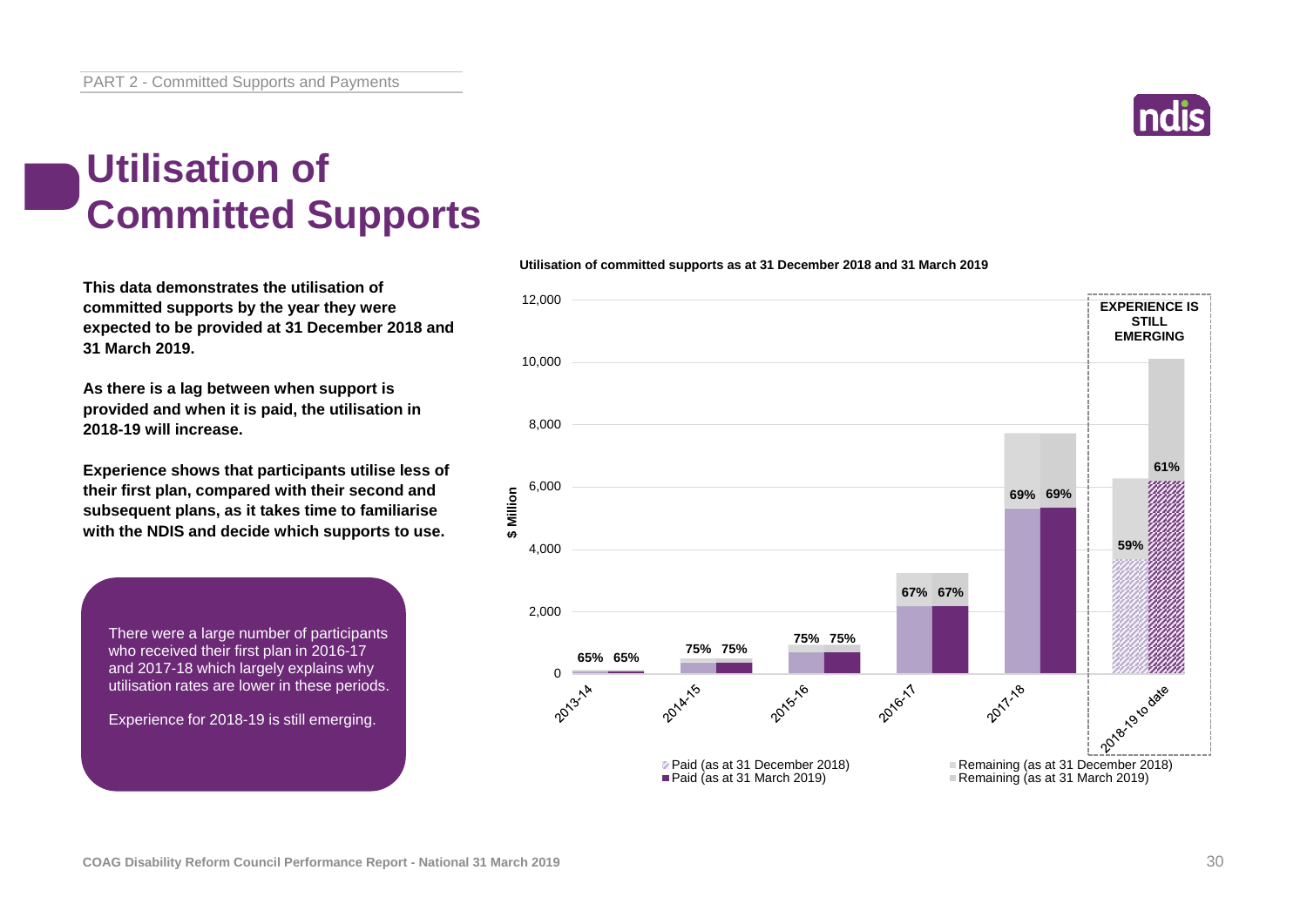

### **Utilisation of Committed Supports by Plan Number**

**Participants utilise a greater proportion of their subsequent plans when compared to their initial plan.** 



**Utilisation of committed supports by plan number from 1 October 2017 to 30 September 2018**

Note 1: Participants receiving in-kind supports are excluded from this analysis as it is not possible to accurately separate inkind payments and committed amounts between plans.

Note 2: Only utilisation of committed supports from 1 October 2017 to 30 September 2018 is shown, as experience in the most recent two quarters is still emerging.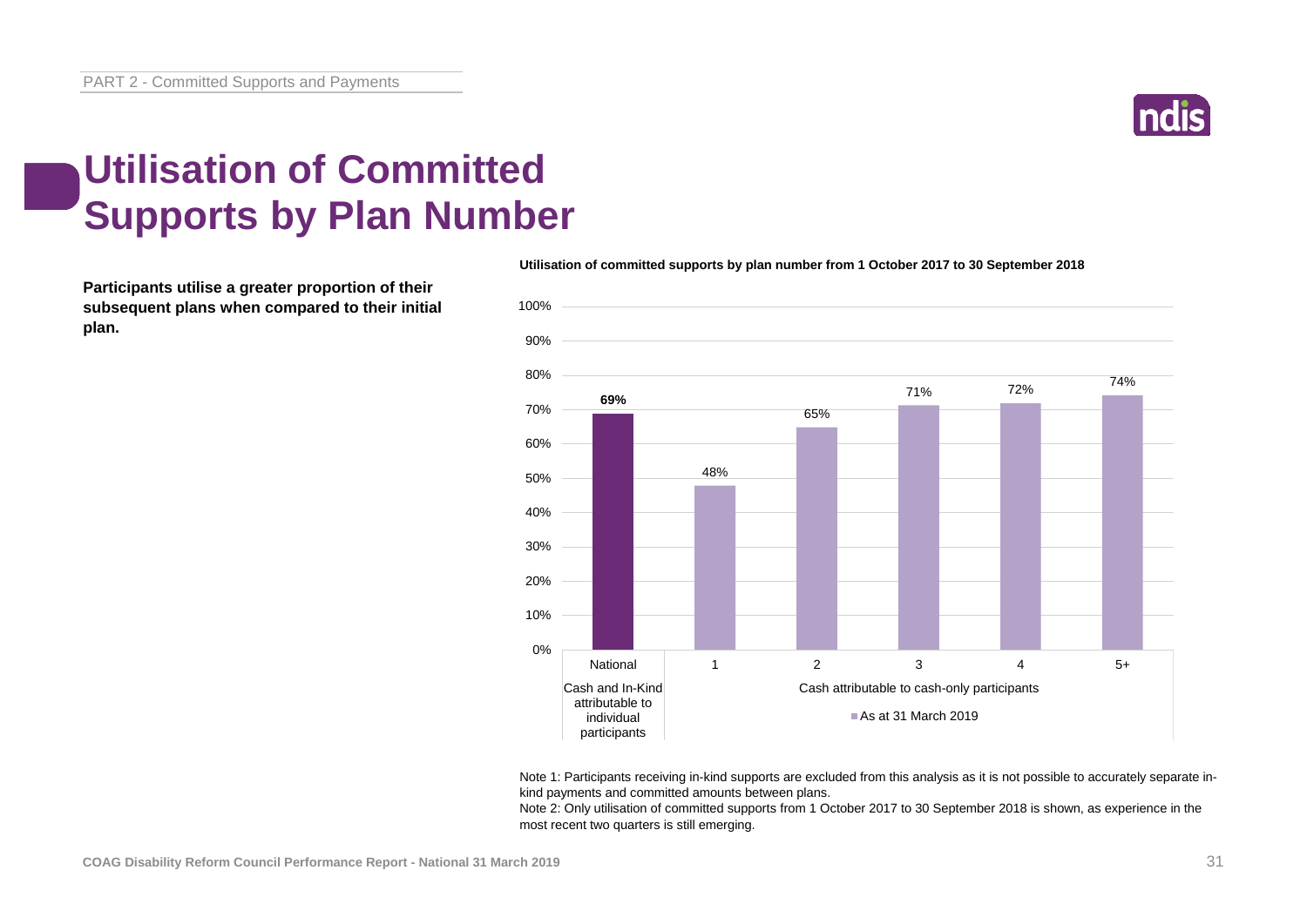# **Providers and Markets**

The provider network grows in scale and diversity, increasing participants' access to high quality services.

There were a total of 20,208 providers at 31 March 2019, representing a 6% increase on last quarter. Of these, 57% were active.

The new NDIS Quality and Safeguards Commission (NQSC) commenced to regulate quality and safeguarding of NDIS supports and services. The NQSC has been active in New South Wales and South Australia from 1 July 2018, and will be active in other jurisdictions starting from 1 July 2019.



**National - 31 March 2019**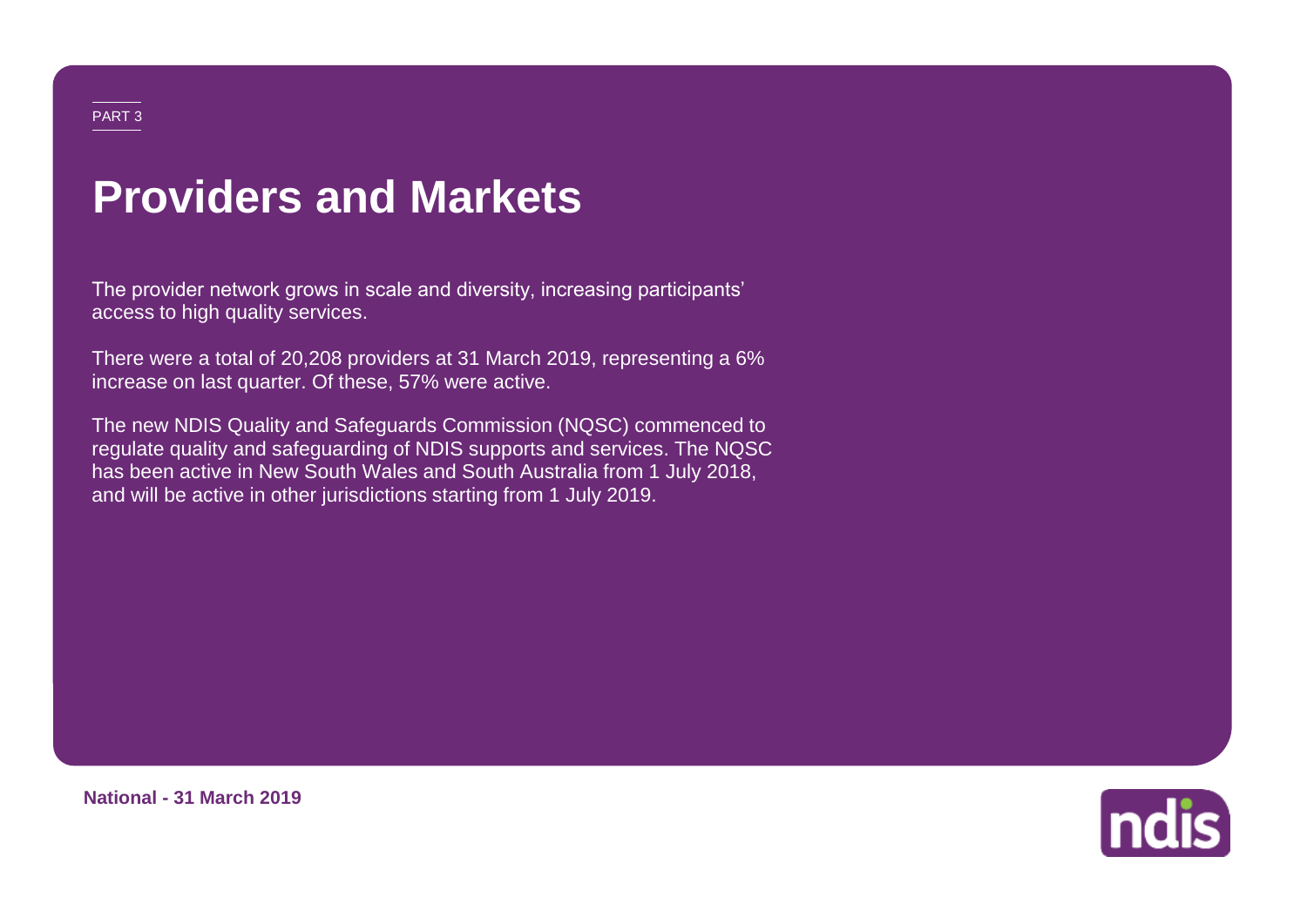#### **Summary**

**This section contains information on registered service providers and the market, with key provider and market indicators presented.**

#### **Provider registration**

- **To provide supports to NDIS participants, a service provider is required to register and be approved by the NDIA in all States/Territories other than New South Wales and South Australia.**
- **Since 1 July 2018, providers in New South Wales and South Australia register with the NQSC by submitting a registration request, indicating the types of support they are accredited to provide.**

#### **How providers interact with participants**

- **NDIS participants have the flexibility to choose the providers who support them.**
- **Providers are paid for disability supports and services provided to the participants.**

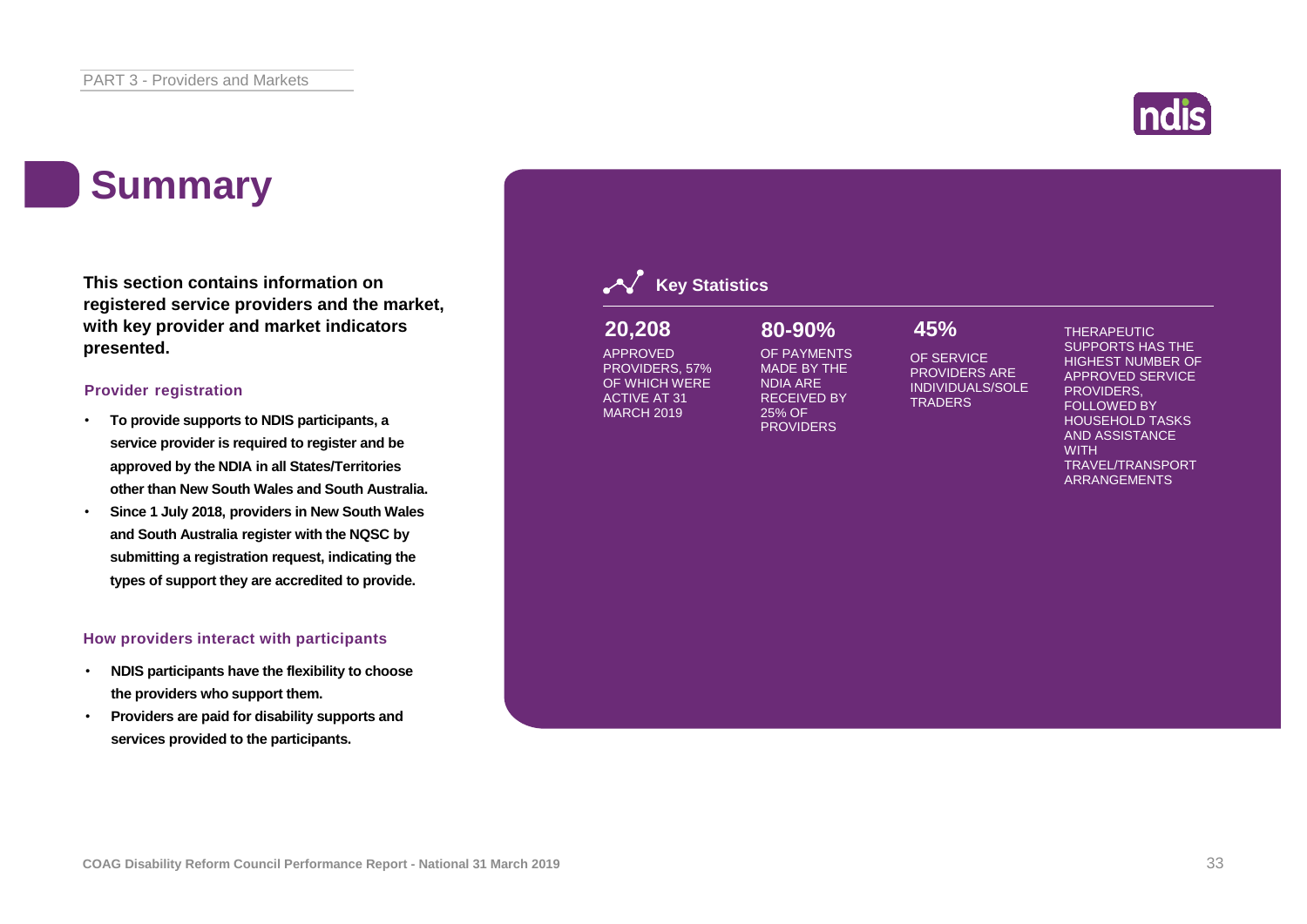

#### **Providers over time**

**As at 31 March 2019, there were 20,208 registered service providers, of which 9,117 were individual/sole trader operated businesses and 11,091 were companies or organisations.**



Note: The new NDIS Quality and Safeguards Commission (NQSC) has been established to regulate providers in NSW and SA from 1 July 2018, and other jurisdictions starting from 1 July 2019.





20,208 in the quarter. Currently, 45% of approved service providers are individuals/sole traders.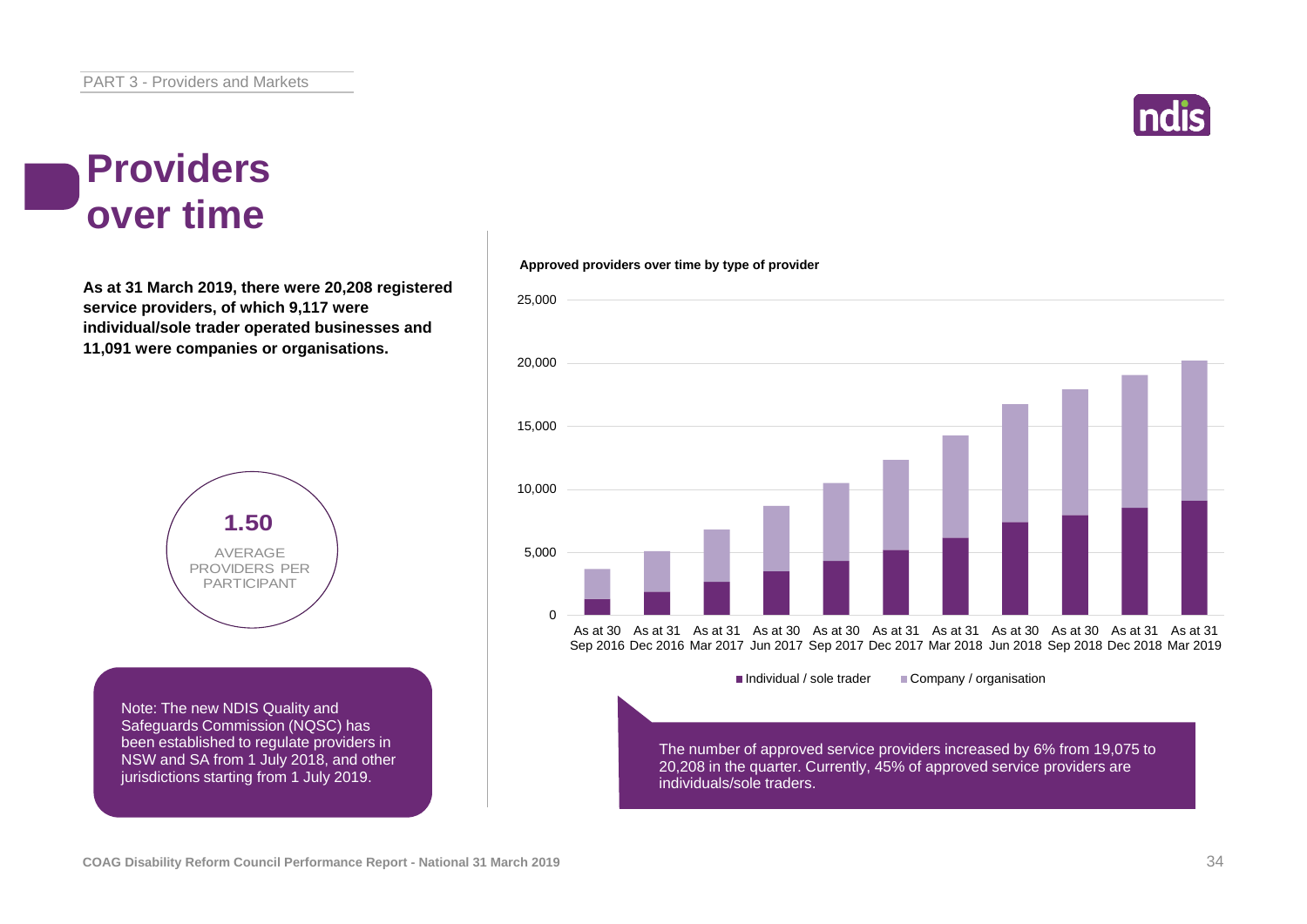

#### **Proportion of Active Providers**

**As at 31 March 2019, 57% of providers were active and 43% were inactive.**

**Of the total providers, 2,276 began delivering new supports in the quarter.**





**Not yet active (43%)**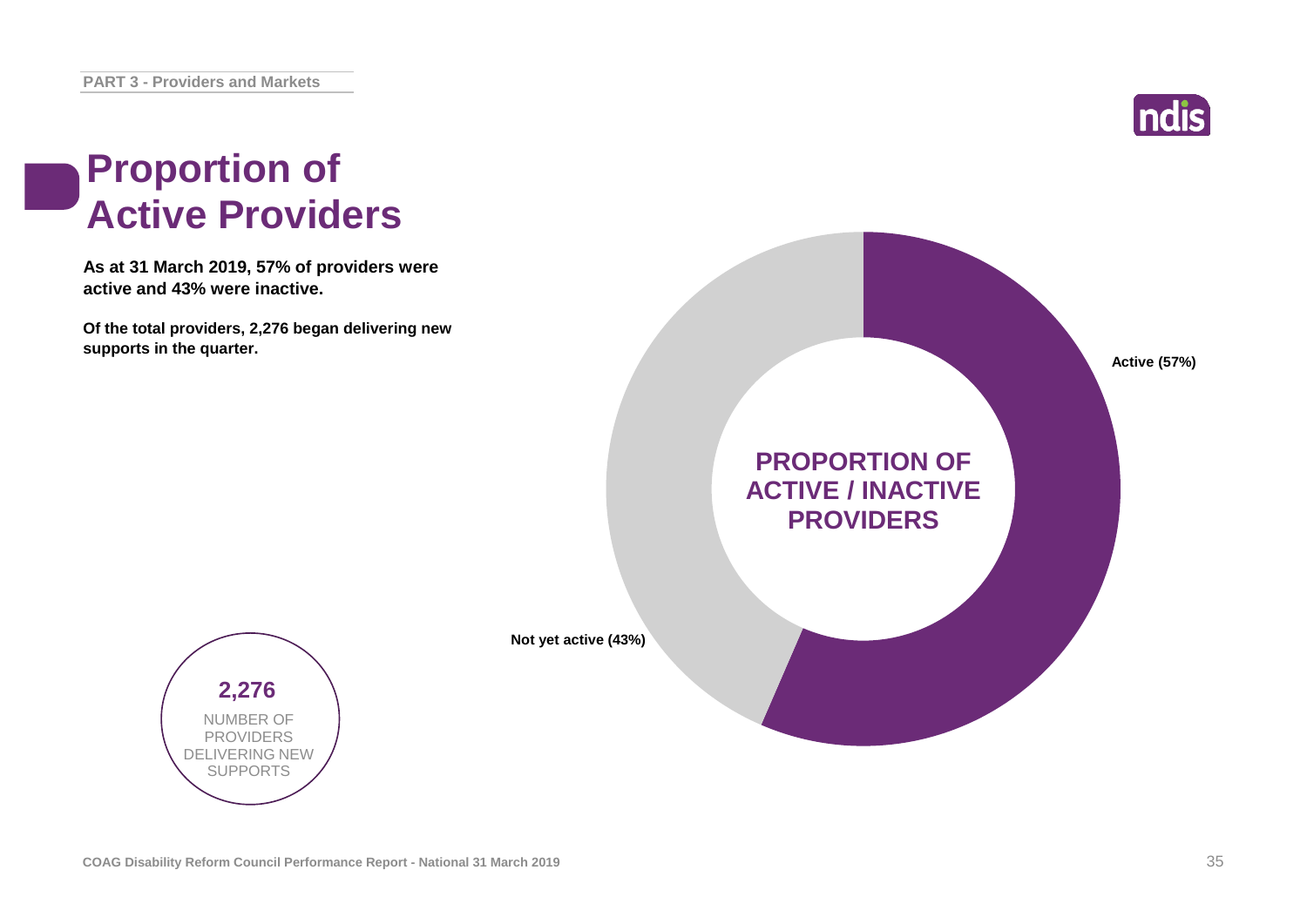

### **Approved Registration Groups**

**The number of approved providers has increased for all registration groups over the quarter.**

**The registration groups with the largest numbers of approved providers continue to grow:**

**• Therapeutic Supports: from 8,993 to 9,636 (7% increase)**

**• Household Tasks: from 5,283 to 5,883 (11% increase)**

**• Assistance with travel/transport arrangements: from 3,912 to 4,334 (11% increase)**

**• Innovative Community Participation: from 2,925 to 3,328 (14% increase)**

**• Early Intervention supports for early childhood: from 2,997 to 3,151 (5% increase)**

**Approved providers by registration group and percentage change over the quarter**

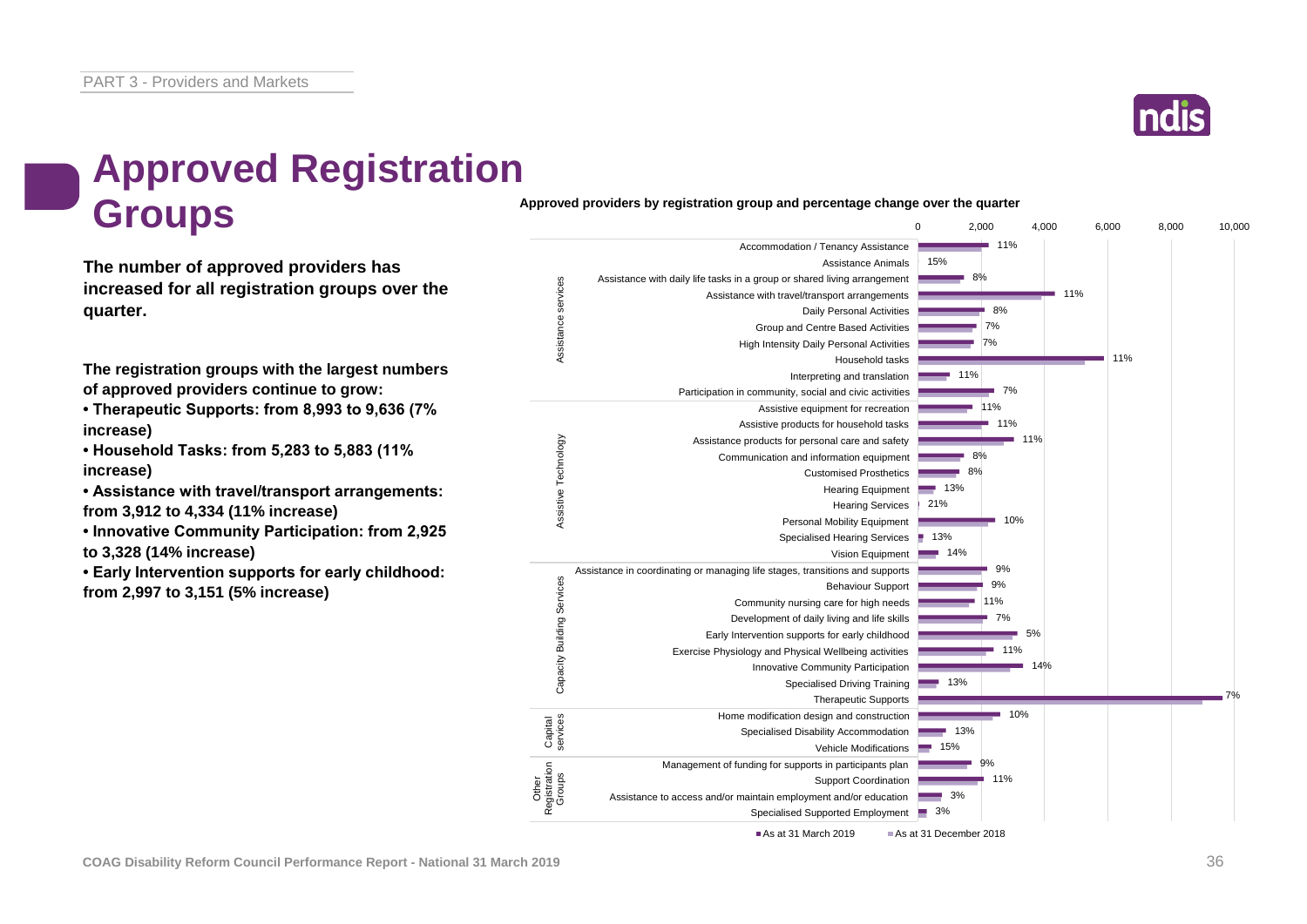

# **Active Registration**  Active providers by registration group and percentage change over the time of the second of the second of the second of the second of the second of the second of the second of the second of the second of the second of the

**The number of providers active in each registration group has increased for most registration groups over the quarter.**

**The registration groups with the largest numbers of active providers continue to grow:**

**• Therapeutic Supports: from 5,601 to 6,074 (8% increase)**

**• Household tasks: from 2,396 to 2,667 (11% increase)**

**• Participation in community, social and civic activities: from 1,683 to 1,812 (8% increase)**

**• Early Intervention supports for early childhood: from 1,565 to 1,676 (7% increase)**

**• Daily Personal Activities: from 1,483 to 1,613 (9% increase)**

#### **Active providers by registration group and percentage change over the quarter**

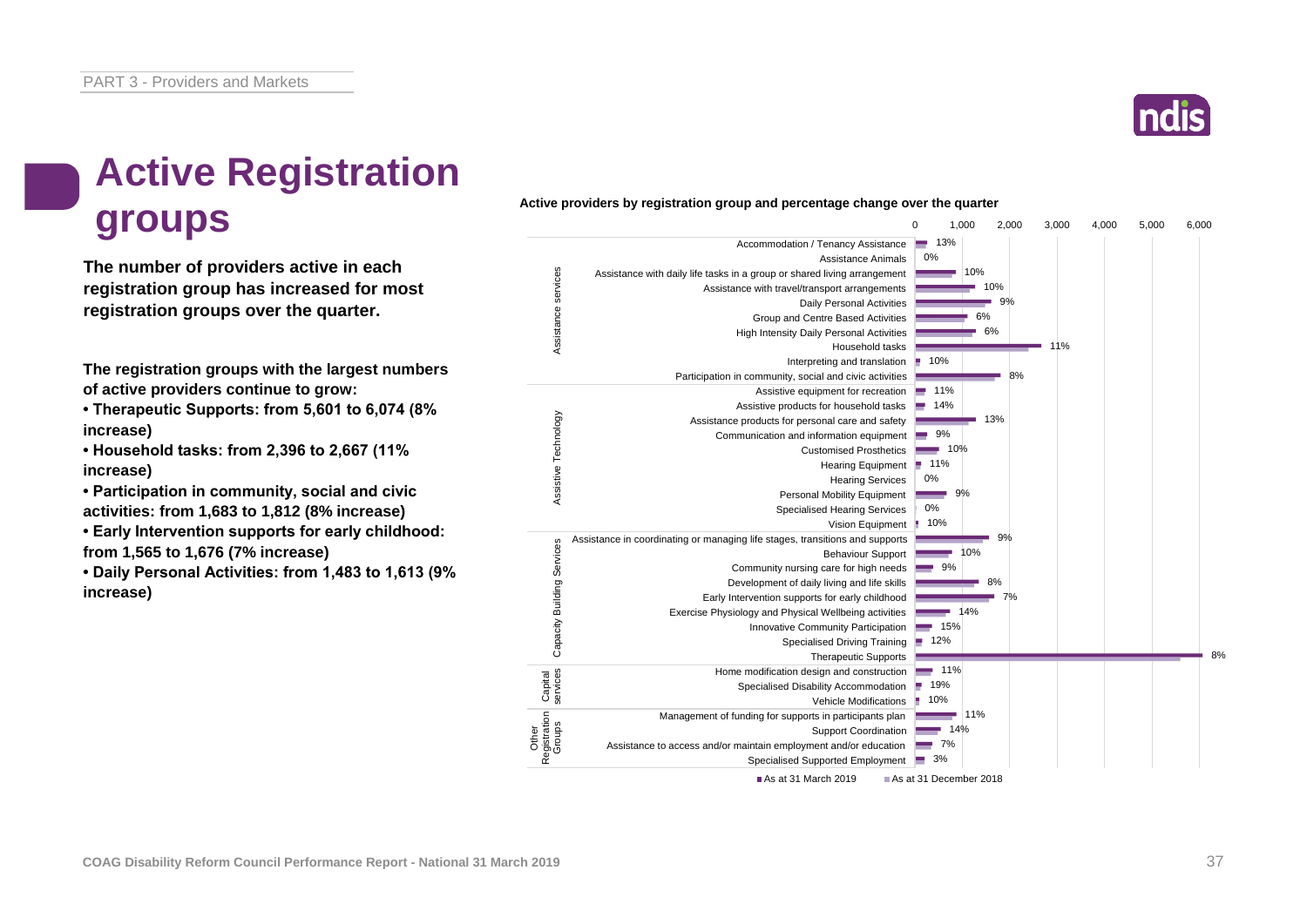

### **Market share of top providers**

**25% of service providers received 80-90% of Market share of the top 25% of providers by registration group. the dollars paid for major registration groups.**



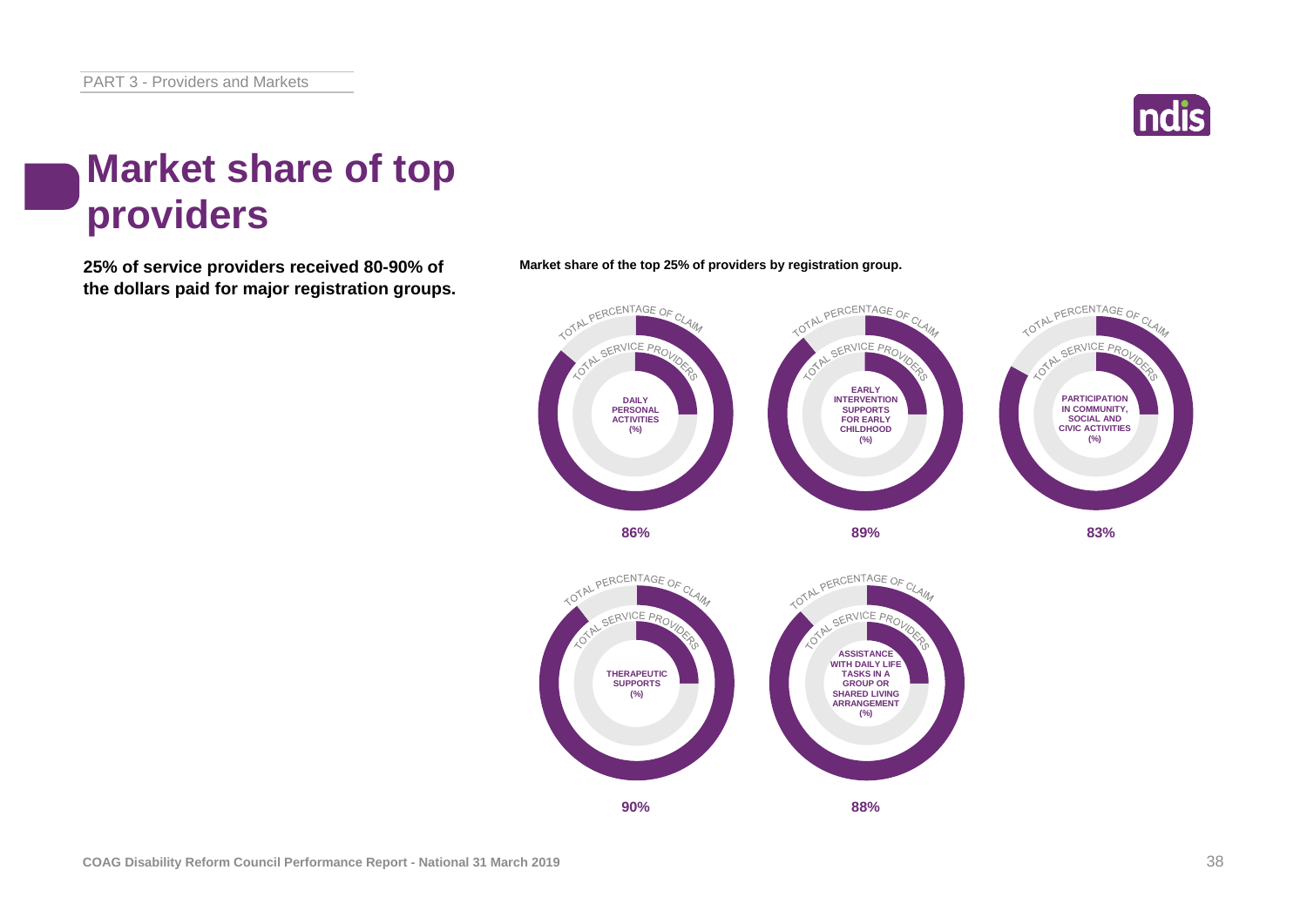# **Information, Linkages and Capacity Building**

The Information, Linkages and Capacity Building policy is a commitment made by the NDIS to connect people with disability to their community.



**National - 31 March 2019**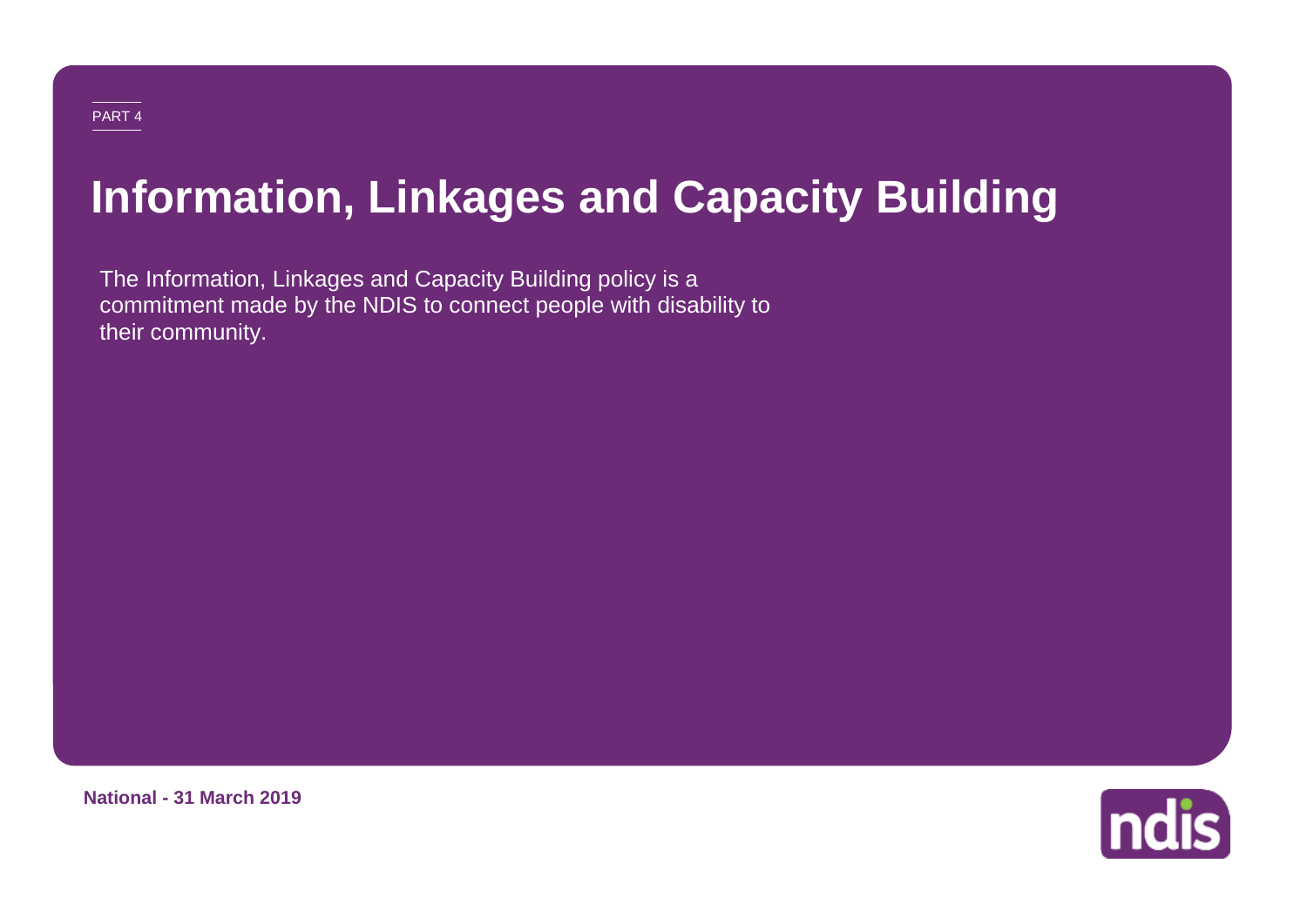## **Information, Linkages and Capacity Building (ILC)**

**The NDIA introduced the 'ILC Strategy Towards 2022' in December 2018, which will guide investment of almost \$400 million in ILC funds from 2019-20 to 2021-22.**

**ILC provides grants to organisations to carry out activities in the community. Activities that are funded create connections between people with disability and the communities in which they live, encouraging inclusion and participation and promoting a diverse Australian society.**

**The outcome sought through these activities is that people with disability, their families and carers actively contribute to leading, shaping and influencing their community.** 

**To date, the NDIA has allocated 222 grants totalling \$85.9 million (excluding GST) to organisations across Australia to deliver a wide range of ILC initiatives.**

**In addition to this, the NDIA has recently announced that 114 Disabled Peoples Organisations and Families Organisations (DPFOs) will share in \$13.8 million in grants, including 13 organisations led by Aboriginal and Torres Strait Islander, Culturally and Linguistically Diverse (CALD) or LGBTI communities, which will benefit from \$1.6 million in grants.**

**The DPFO grant round will lay the foundations for a stronger DPFO sector, building the overall capacity of user led disability organisations to better support, connect and foster the capacity of people with disability in the community.**

**The ILC Economic Participation of People with Disability grant round 2019-20 opened on 15 February 2019. Working with the NDIS Participant Employment Taskforce, the goal of the Economic Participation of People with Disability grant round is to build the capacity of businesses and organisations to employ people with disability through community engagement, improved resources and training.**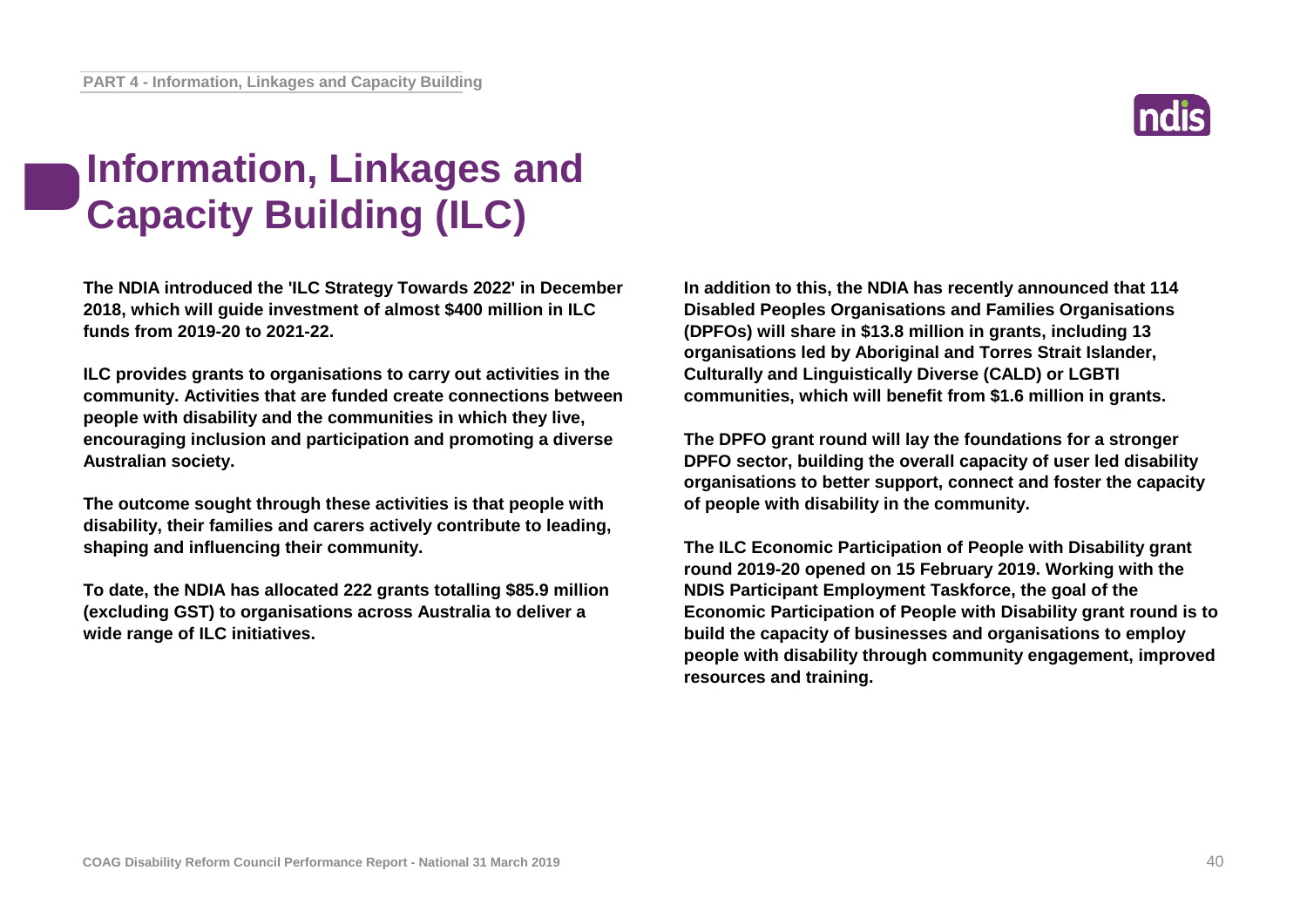## **Mainstream Interface**

The proportion of participants entering in the current quarter and accessing mainstream services is slightly higher compared to prior quarters.

**National - 31 March 2019**

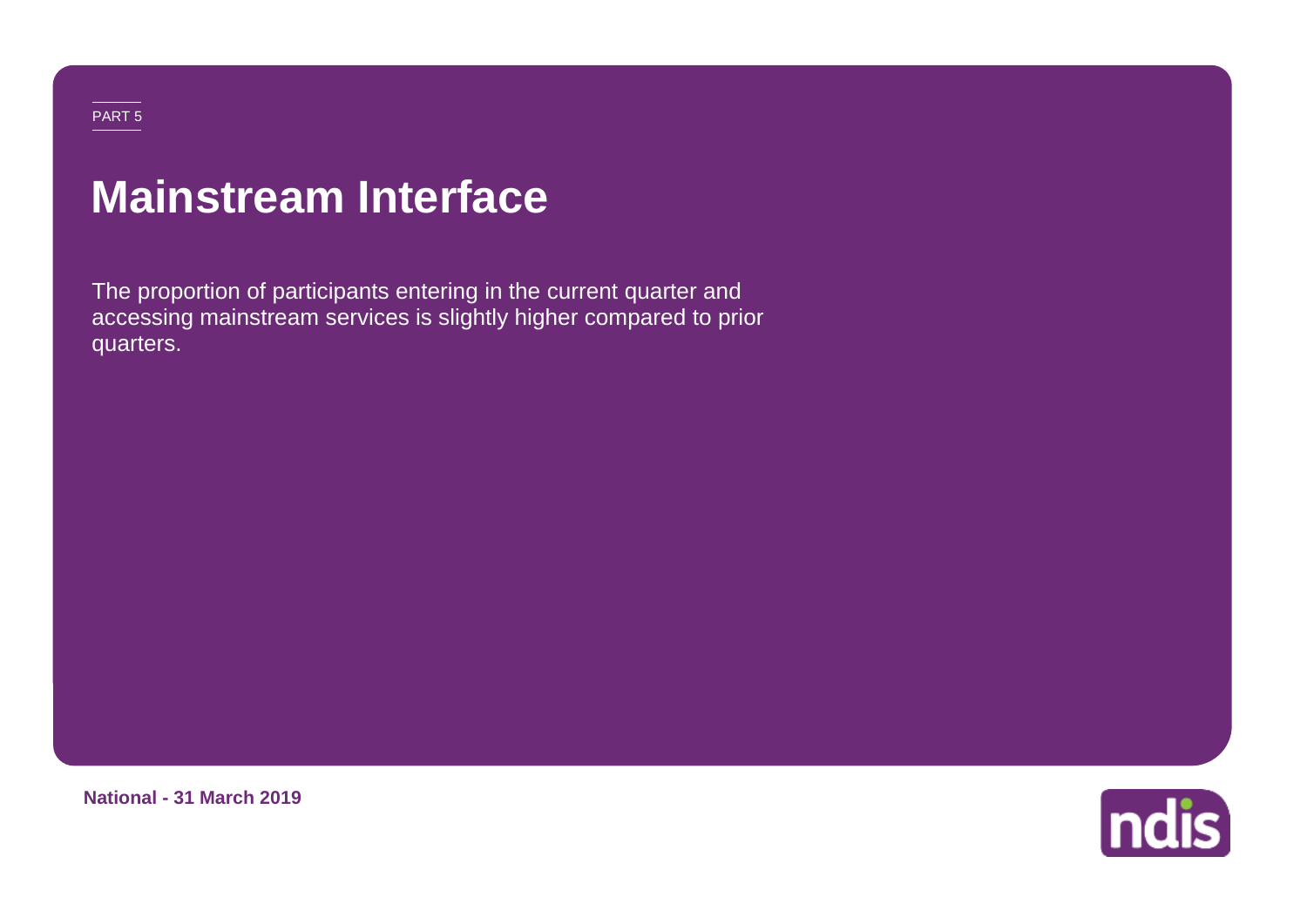

### **Mainstream Interface**

**Of the total number of active participants with a plan approved in 2018-19 Q3, 92% access mainstream services, a slight increase from prior quarters. Participants are accessing mainstream services predominantly for health and wellbeing, lifelong learning and daily activities.**

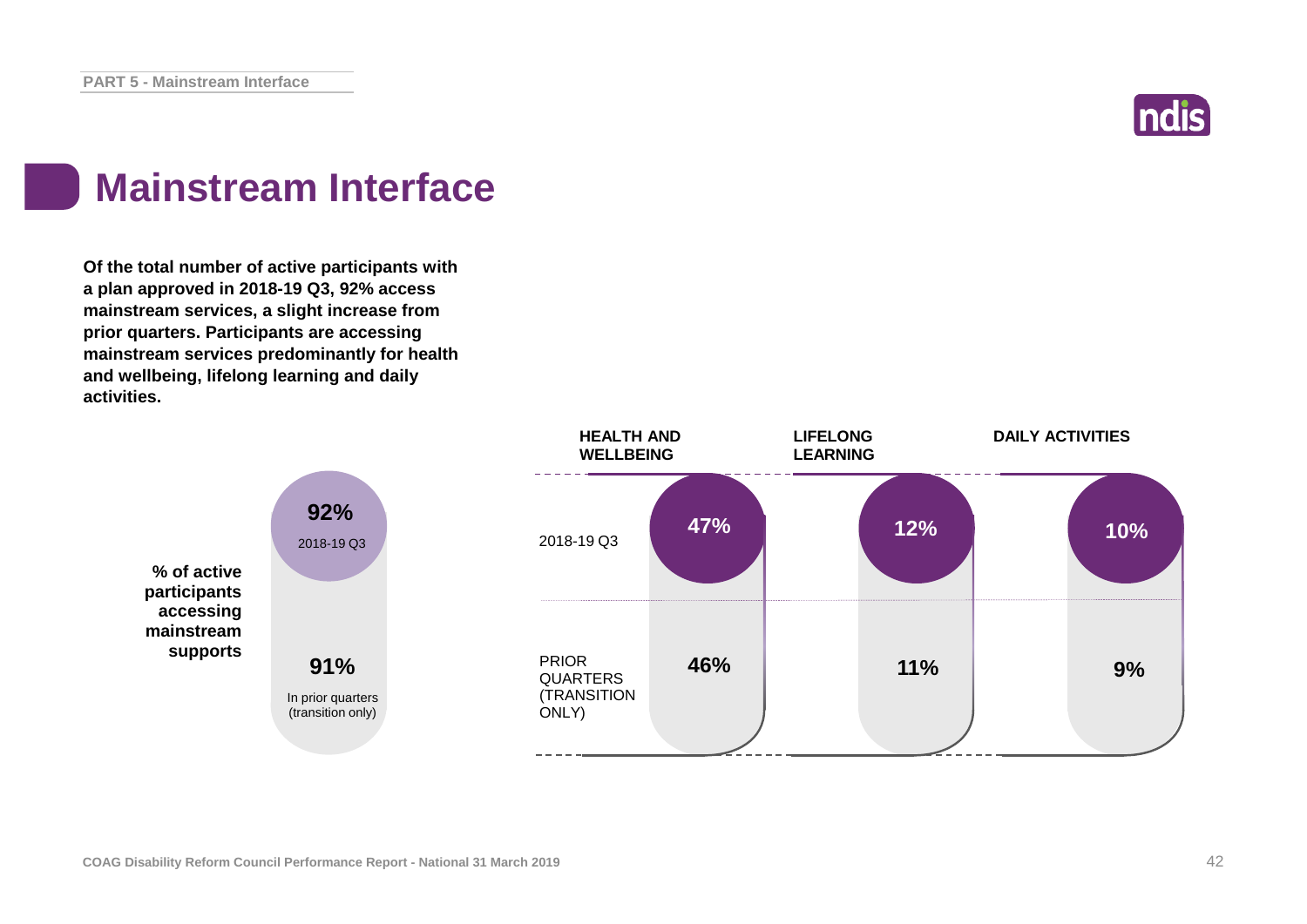# **Financial Sustainability**

The NDIS Insurance approach allows pressures on the scheme to be identified early and management responses put in place to respond to these pressures.

The NDIS has been within budget each year of its operation. The NDIS remains within budget in the third quarter of 2018-19 and is projected to remain within budget for the whole financial year.



**National - 31 March 2019**